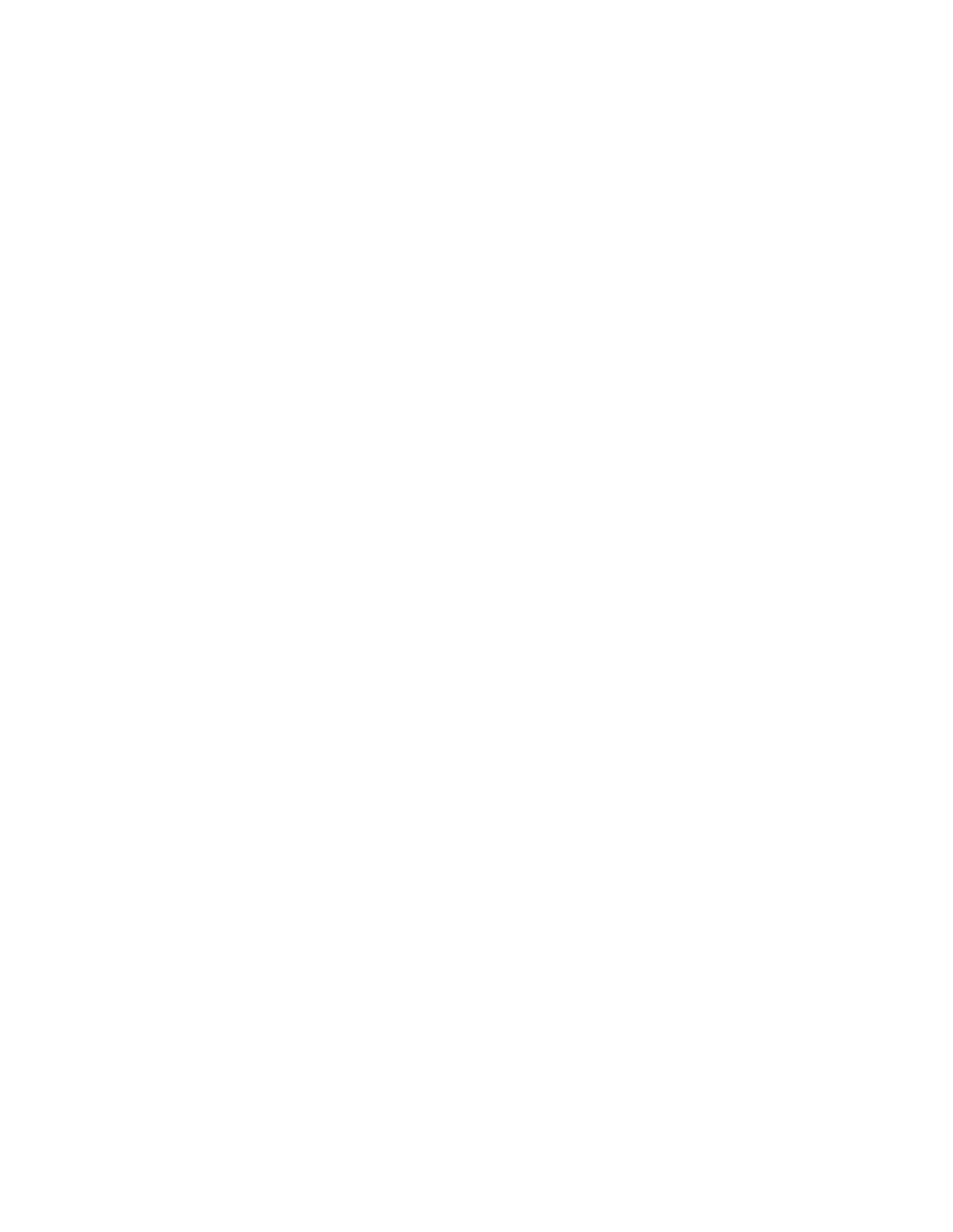**MAINSTREAMING GENDER IN ROAD TRANSPORT: OPERATIONAL GUIDANCE FOR WORLD BANK STAFF** 



**THE WORLD BANK WASHINGTON, D.C.**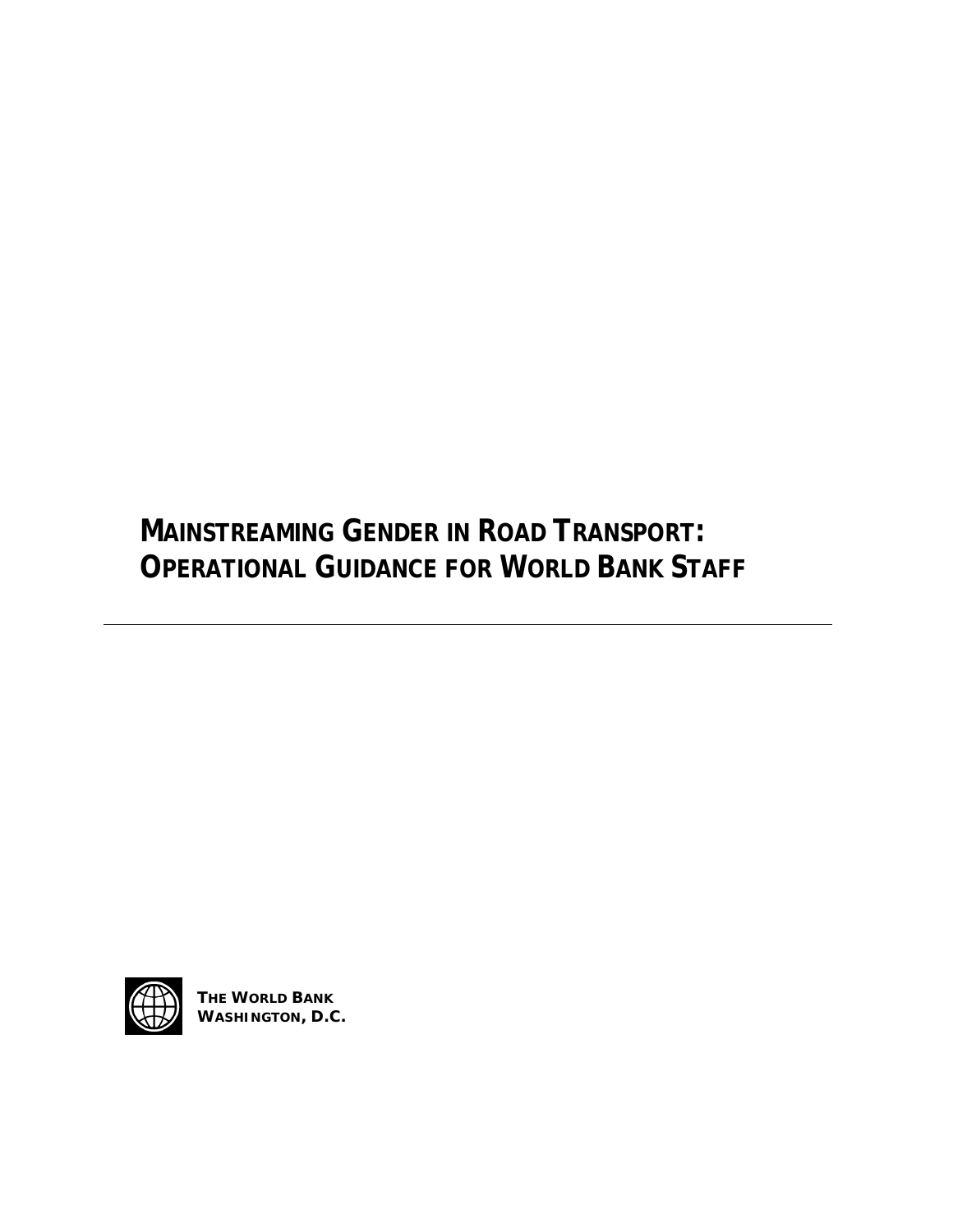2010 The International Bank for Reconstruction and Development / The World Bank 1818 H Street NW Washington, DC 20433 Telephone 202-473-1000 Internet: www.worldbank.org

This volume is a product of the staff of The World Bank. The findings, interpretations, and conclusions expressed in this volume do not necessarily reflect the views of the Executive Directors of The World Bank or the governments they represent.

The World Bank does not guarantee the accuracy of the data included in this work. The boundaries, colors, denominations, and other information shown on any map in this work do not imply any judgment on the part of The World Bank concerning the legal status of any territory or the endorsement or acceptance of such boundaries.

#### **Rights and Permissions**

The material in this publication is copyrighted. Copying and/or transmitting portions or all of this work without permission may be a violation of applicable law. The International Bank for Reconstruction and Development / The World Bank encourages dissemination of its work and will normally grant permission to reproduce portions of the work promptly.

For permission to photocopy or reprint any part of this work, please send a request with complete information to the Copyright Clearance Center Inc., 222 Rosewood Drive, Danvers, MA 01923, USA; telephone: 978-750-8400; fax: 978-750-4470; Internet: www.copyright.com. All other queries on rights and licenses, including subsidiary rights, should be addressed to the Office of the Publisher, The World Bank, 1818 H Street NW, Washington, DC 20433, USA; fax: 202-522-2422; e-mail: pubrights@worldbank.org.

To order additional copies of this publication, please send an e-mail to the Transport Help Desk [transport@worldbank.org](mailto:transport@worldbank.org)

Transport publications are available on-line at<http://www.worldbank.org/transport/>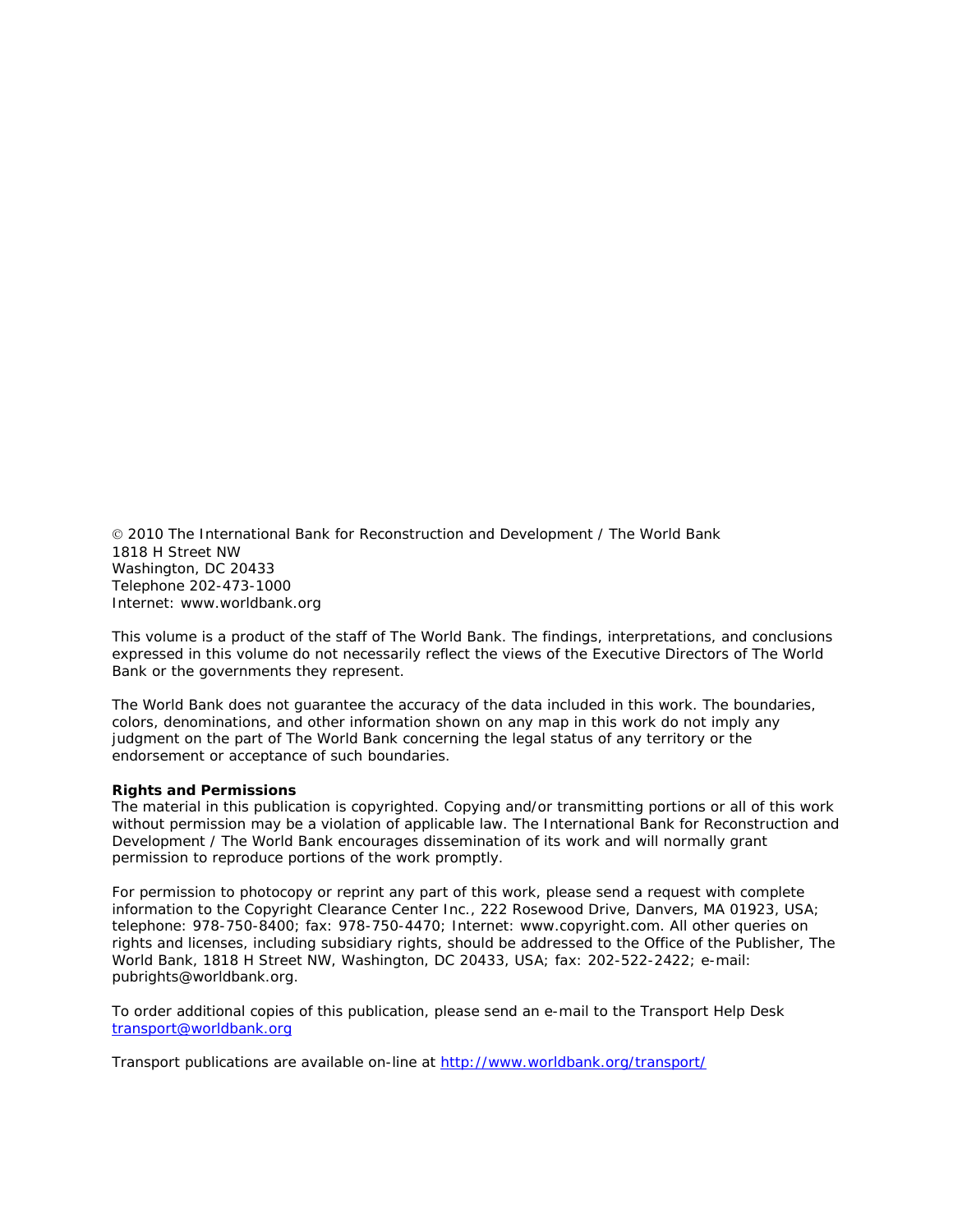# *TABLE OF CONTENTS*

| 1. THE IMPORTANCE OF GENDER MAINSTREAMING FOR TRANSPORT OPERATIONS  13 |  |
|------------------------------------------------------------------------|--|
|                                                                        |  |
|                                                                        |  |
|                                                                        |  |
| 6. INTERURBAN, CORRIDOR AND TERMINAL PROJECT COMPONENTS  31            |  |
|                                                                        |  |
|                                                                        |  |
|                                                                        |  |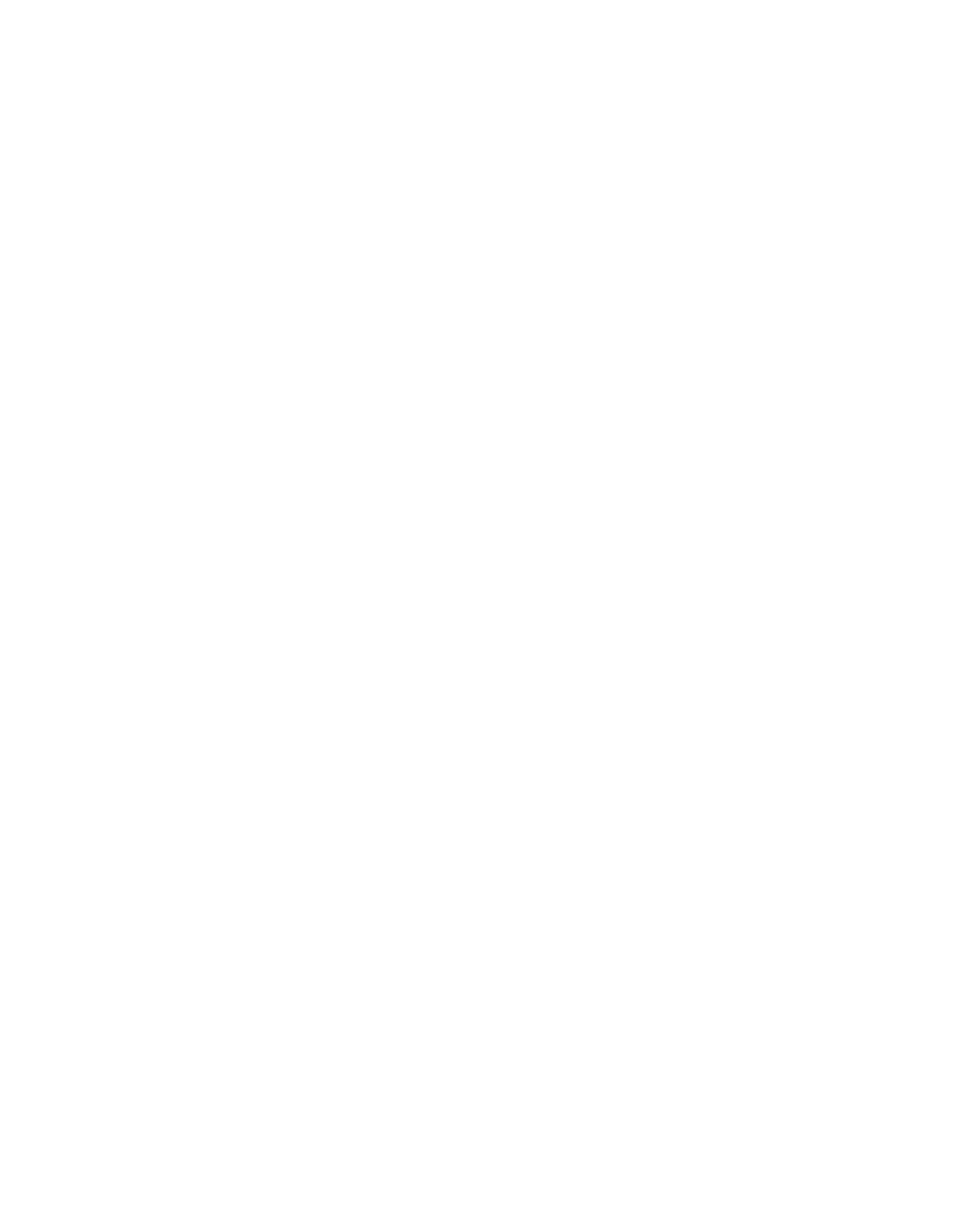## *ACKNOWLEDGMENTS*

The paper *Mainstreaming Gender in Road Transport: Operational Guidance for World Bank Staff* was produced as part of the work of the Transport for Social Responsibility Thematic Group, which seeks to strengthen the understanding of and promote guidance on social and environmental issues in the transport sector.

The report was managed and written by Julie Babinard, Environment and Social Development Specialist in the Transport Anchor Unit (ETWTR). John Hine, Senior Rural Transport Specialist (ETWTR), Simon Ellis, Senior Transport Specialist (EASTE), and Satoshi Ishihara, Social Development Specialist (ECSSD) provided valuable comments as peer reviewers. The report also benefited from comments and inputs from Luz Caballero (Consultant, Gender) and Mari Clarke (Consultant, Gender). Anna Piasecka provided invaluable assistance with the production of the paper.

The paper was funded in part with financial support from the Gender Action Plan (GAP) Trust Fund for "Dissemination of Transport and Gender Good Practices." The GAP seeks to advance women's economic empowerment in the World Bank Group's client countries in order to promote growth and accelerate the implementation of the Millennium Development Goal 3 (MDG3 – Promoting gender equality and women's empowerment).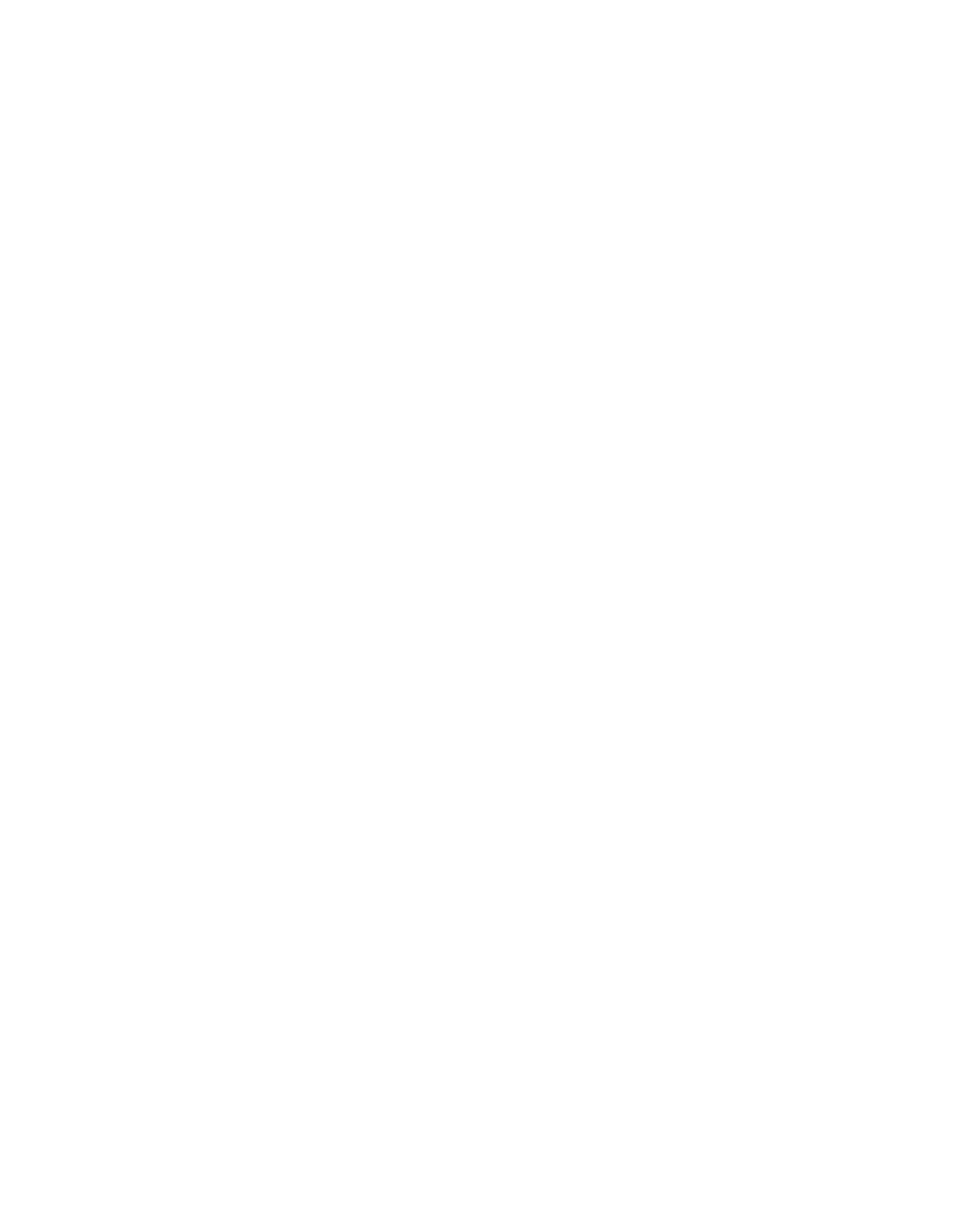## *ABSTRACT*

The paper aims to provide guidance for both transport and gender specialists on how to mainstream gender-related considerations into road transport projects to improve development effectiveness, sustainability and to reduce gender inequality. The paper draws attention to the most basic ways in which gender affects and is affected by transport policies and projects and provides practical approaches to address gender-related problems in road transport projects. Women and men have different travel and transport needs due to their different social and economic roles and activities. Women also face different constraints than men in accessing, using and paying for transport services. Transport can play a significant role in ameliorating or exacerbating the life conditions of women, particularly when poor and living in developing countries, depending on the extent to which gender differences are taken into account. The paper provides examples of entry points for mainstreaming gender into various road project contexts in urban, peri-urban and rural areas, highlighting documented good practices in this area. The paper identifies opportunities where women can play a role in the planning and implementation of road transport operations, particularly through participatory approaches and labor-based road construction. Included is an innovative table that presents examples of data and indicators to be collected for creating a baseline and for measuring results at the project level.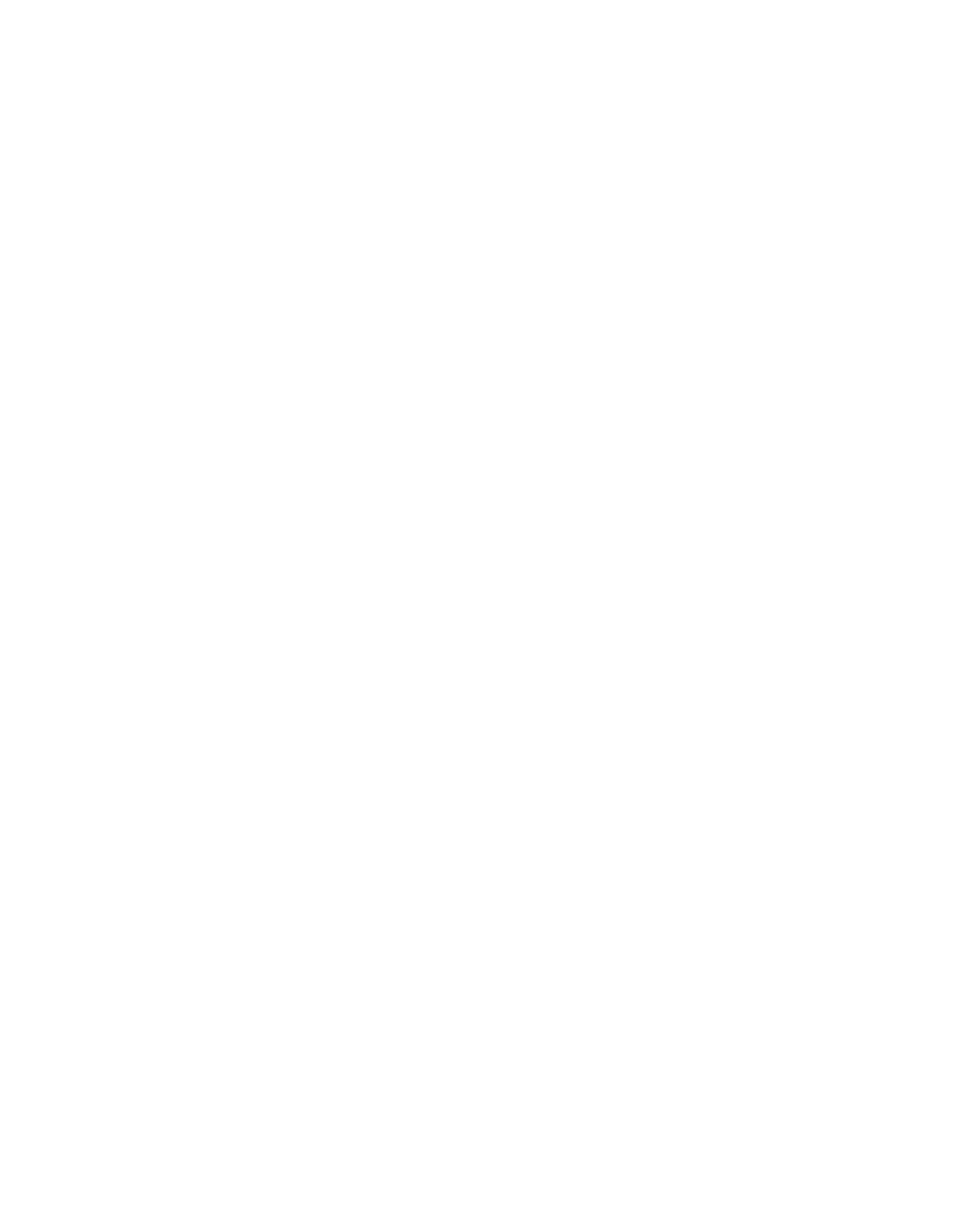# *EXECUTIVE SUMMARY*

**The importance of gender mainstreaming for transport operations.** The consideration of gender in the transport sector is essential to ensure that transport is equitable, affordable and that it provides access to resources and opportunities required for development. Gender aspects must be considered when designing and planning for transport infrastructure and services because gender-based inequalities will slow economic growth and poverty reduction advances of developing countries. A few outstanding transport projects have fully mainstreamed gender and social inclusion and increased women's economic and social empowerment. Efforts have been made in particular in the road sub-sector to address gender concerns within small-scale and stand-alone projects. Nonetheless, the systematic inclusion of gender concerns at the policy and project levels has not yet been achieved as many transport projects still ignore gender and other social dimensions. Successful mainstreaming of gender in transport will require the removal of institutional and physical barriers and the enhancement of incentives to increase the accessibility of women to all transport opportunities.

**Gender trip patterns and mobility constraints**. Traditional transport planning models have not considered women's specific travel patterns. However, there is evidence that women and men have different trip patterns and mobility constraints, resulting in gender differences in mode of transport used as well as travel patterns in relation to trip purpose, frequency and distance of travel. These differences stem from differences in the social and economic roles of men and women, with their respective household and caretaking responsibilities. Social factors such as status, residential location and type of livelihood also play a role.

For women, transport provides access to various resources and opportunities, such as employment, childcare, education, health and political processes. Whether in urban, periurban or rural areas, women tend to make more complex and more trips than men. However, walking remains the predominant mode of travel for many women in developing countries as other transport modes are often not available because they are too expensive or located too inconveniently and far away. Cultural acceptance, personal safety and the avoidance of harassment are also major concerns for women in relation to accessing and using transport.

**Gender policy considerations.** A number of policy dimensions related to gender needs to be taken into account in preparing and appraising transport projects.

*National Gender Framework for transport planning*. Many countries have developed gender equality policies and some have prepared gender action plans. In general, commitment to mainstream gender at the national level is not sufficient to guarantee that gender issues will be addressed in transport policies and projects. Gender awareness needs to be increased at all levels of government to ensure that national gender policy is incorporated in transport policies and planning. A multi-sectoral framework for addressing gender can be very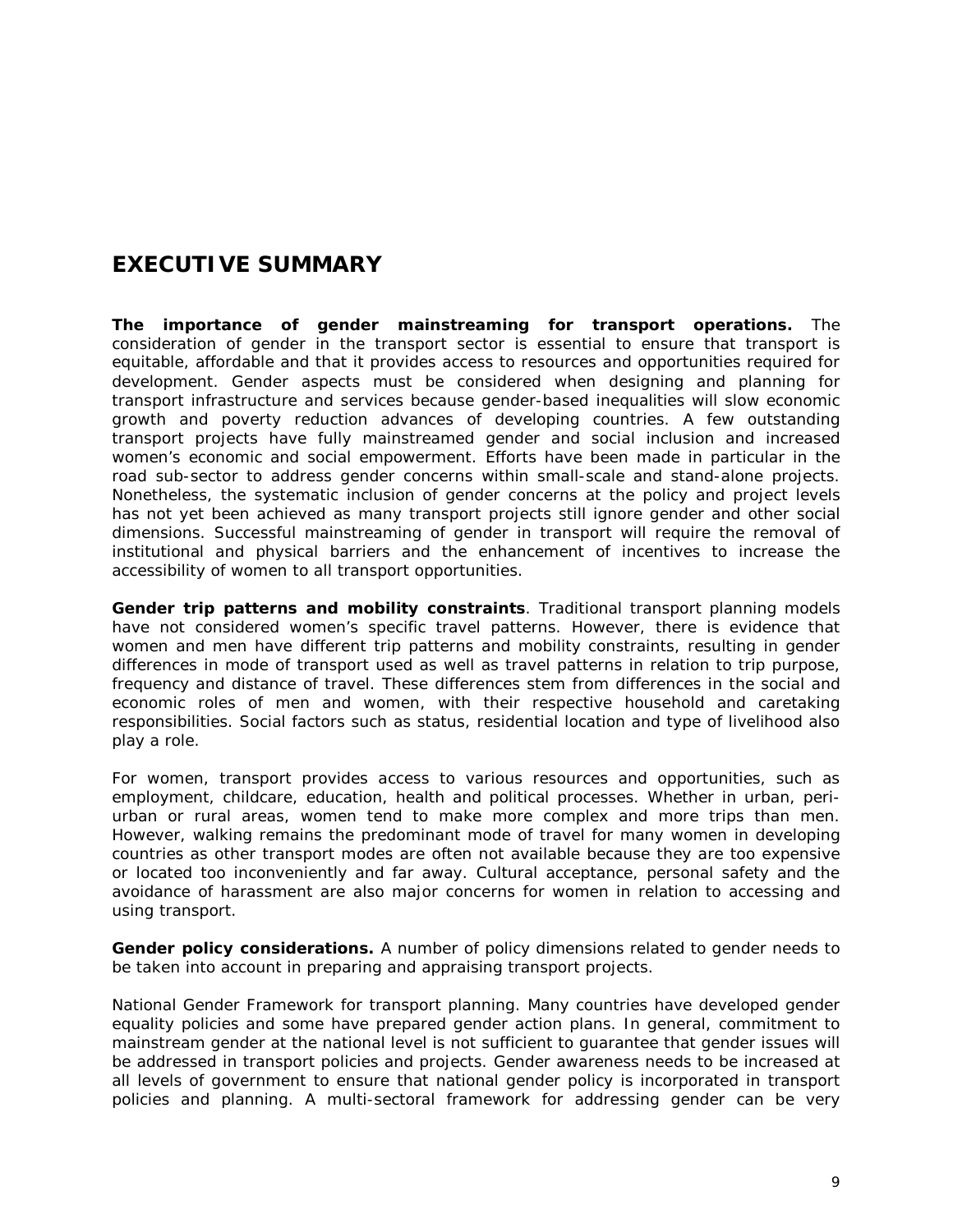effective and should be encouraged. Capacity building, provided with technical support from multidisciplinary teams including gender experts who are knowledgeable about the transport sector, is often required because transport and other line ministries are generally weak or lacking capacity to address gender and other social factors affecting projects.

*Assessing gender transport needs*. Historically, traditional transport planning models have not considered gender differences in travel activity patterns, particularly differences in relation to trip purpose, frequency and distance of travel, mode of transportation used, mobility constraints to access other sector services such as health, and complexity of trip making. The different roles of women and men need to be understood and recognized in order to adequately plan and design the spatial and temporal characteristics of the transport modes that both women and men depend on for their travel to undertake economic, domestic and social activities. Project experience has shown that including women in stakeholder consultations for the planning of transport systems often provides practical insights that can improve transport access and safety for other vulnerable users such as children, the elderly and the disabled.

Data on user needs and access constraints should be gender-disaggregated and collected through routine transport project monitoring and evaluation processes. Where data on routine measures are not gender disaggregated or not available, capacity building might be necessary. Recommended data for establishing a baseline and evaluation data should reflect both men and women travel constraints and needs; include data on changes in travel and opportunities created as a result of a project; data on the numbers of women involved in the project; and other data on consultation processes (a table on indicative project indicators is included in Annex 1).

*Understanding local practices*. The social and cultural context of gender differences affecting and affected by transport, such as time spent on social, economic and household-related tasks needs to be analyzed at both the household and the community level. Without such knowledge, transport interventions meant to alleviate some of women's transport burdens can actually increase the transport burden of women.

*Leveraging the positive and mitigating the negative impacts of transport projects on women.* In addition to improving the mobility and access of women and men to essential services and economic opportunities, transport projects can also have negative impacts on the wellbeing of women as well as men. As much as possible, positive impacts through increased employment and economic opportunities for women as well as men should be encouraged. Negative impacts on women and girls such as inequitable resettlement compensation for lost livelihoods, potential increase in human trafficking and the transmission of HIV should be mitigated.

**Urban transport projects**. In urban areas, transport systems often tend to target radial commuter corridors going straight to city centers; this tends to benefit peak-hour male commuter trip patterns and the needs of car and motorcycle users while failing to address woman's travel needs and patterns. The various investment components of World Bank urban projects provide several starting points from which gender issues can be addressed, in particular through the promotion of inclusive transport modes with the improvement of the status of pedestrians, bikers and public transport passengers. For women, this also means reducing long periods of time waiting for transport, the improvement of adequate facilities, and addressing overcrowding and the lack of safety.

*Pedestrian environment and intermediate modes of transport (IMTs)*. Building exclusive sidewalks as components of road and public transport improvement projects responds to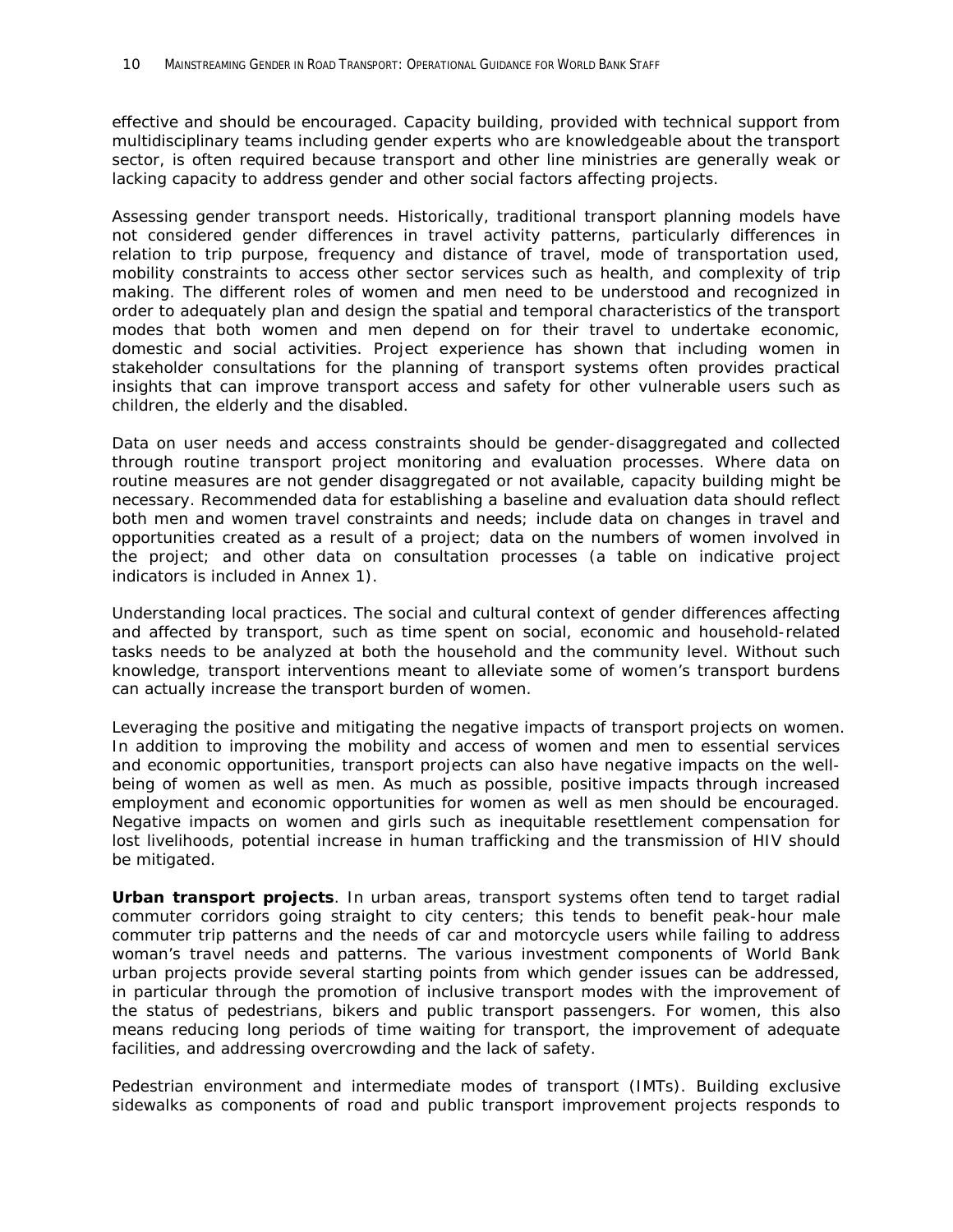women's as well as men's traveling needs by increasing pedestrian accessibility and safety. Likewise, the provision of IMTs can offer low-cost solutions for short distances, particularly in congested urban areas, and can often accommodate the transportation of small loads, which urban women often have to carry.

*Public transport fleet and facilities*. Urban projects need to ensure that off-peak hour and multi-chain trips are possible for women. Times and frequency of operation of buses and taxis should be reviewed and affordable service options during off-peak hours should be explored. Targeted local responses that provide non -commuter or decentralized services to help women access specific destinations such as markets, educational and employment facilities, administration offices and services should be supported. Also, careful consideration should be placed on fare structures and service quality in order to best address women's needs and constraints.

Women's concerns about personal security risks at transportation facilities, such as parking lots, buses and bus stops which can also affect the way women decide to travel should be considered when designing public transport fleet and facilities. Design improvements should also be added to meet women' s specific mobility needs, including lower height of entry steps into public buses or subway cars as well as the installation of handrails or ramps.

**Interurban, corridor and terminal project components**. In developing countries, peripheral low-income areas tend to be poorly linked to the main transport routes and places of employment. Both men and women living in these areas tend to have fewer transport choices to get to work opportunities in the urban center areas. For women, limited network coverage and poor maintenance may result in long walks to access the main arterial roads, including trunk line and feeder buses. Buses parked on the streets and at poorly planned terminals can also impede efficient transfer at terminal facilities. The lack of safe, clean, rest facilities and bathrooms at the roadside and in terminals can make commuting even worse.

*Transit systems and terminal development*. Specific project components in physical infrastructure in inter-urban and corridor road networks that are likely to benefit the poor and women in particular include the improvement and rehabilitation of access routes to terminals, focusing on accessibility by pedestrians and bicycles as well as improving the quality of facilities and include for example separate, well-lighted bathrooms for women.

*Road improvements*. Projects should also avoid the relocation of roadside economic activities and should consider the economic opportunities that are both lost and created through road improvement activities. Women who are the users of the impacted roads should be consulted so that solutions can be found to help alleviate economic losses. Finally, measures to reduce the risk of increased HIV/AIDs and human trafficking can also be very important in the context of these projects.

**Rural transport project components**. Conventional rural transport planning has tended to focus on road networks and long-distance transport of produce; this has led to the neglect of transport solutions for many rural women who lack access to motorized transport, tend to travel on feeder roads and tracks on foot or who use intermediate means of transport such as donkey carts and bicycles. Improvements to the road network can improve contacts between rural villages and nearby communities as well as the delivery of inputs and consumption goods and the possibilities of selling produce to traders or bringing produce to makers. For women, road improvement, particularly the repair of potholes and the installation of traffic lights, are also beneficial if they translate into greater and safer access to goods and services. There should also be a clear focus on footpaths, footbridges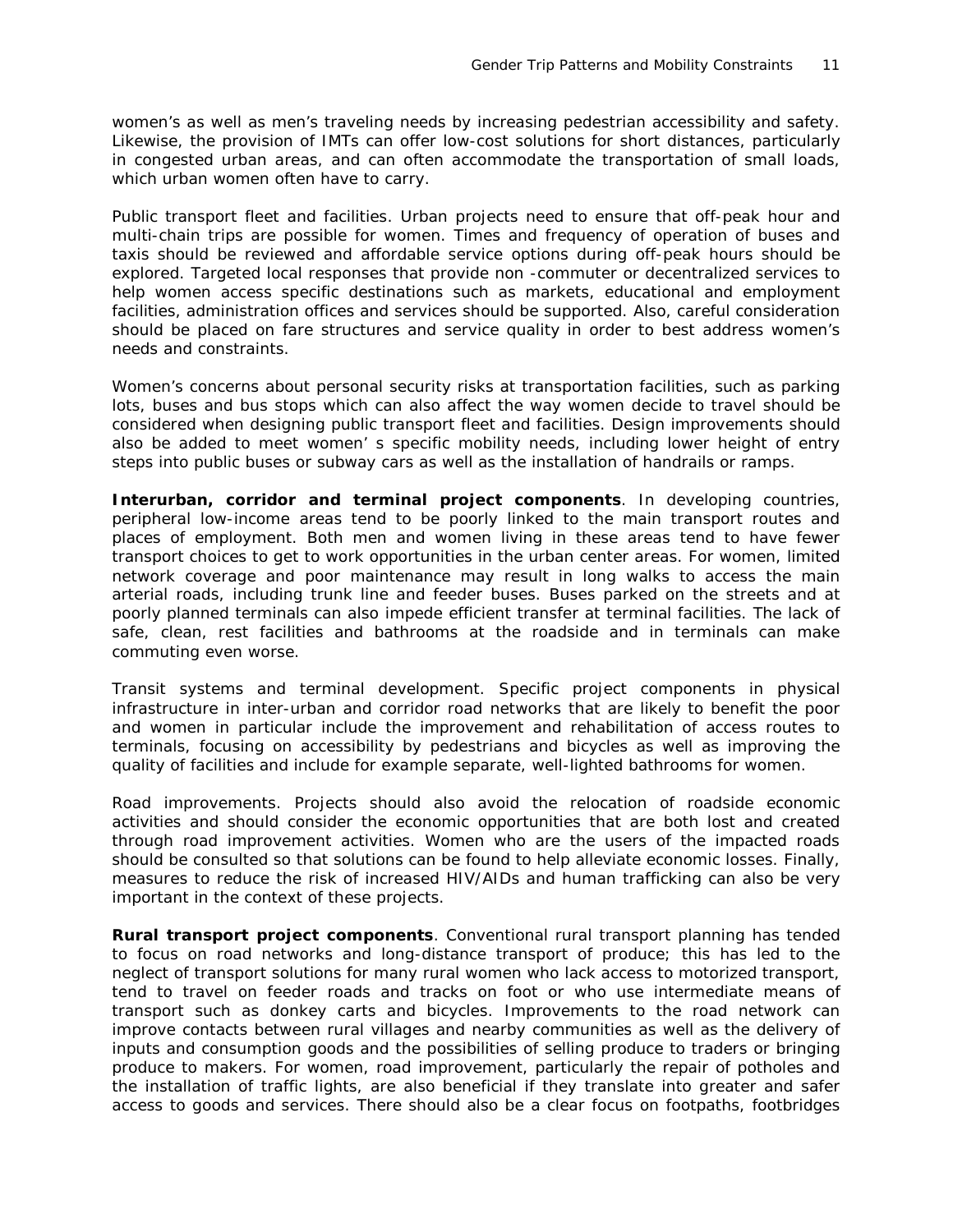and track improvements as women greatly rely on them for their transport needs, especially when walking and relying on NMTs.

*Conventional motorized services*. For women, the timings and frequency of formal transport services in rural areas have a significant impact on the costs and utilization of services. Women can also wait for hours or days for services in remote areas or have to walk to get to the nearest junction. Times of operation of buses and taxis should be revised to accommodate the transport needs and schedules of rural women as well as men.

Financial solutions such as credit schemes can provide some relief to women's affordability issues in rural areas. It is also important to improve the reliability and efficiency of rural transport services to make them more cost-effective for the whole community. Improving the reliability and quality of services through careful examination of the local constraints and opportunities with the participation of local women and men should be envisaged.

*Intermediate Means of Transport (IMTs)***.** Rural IMTs often fail to accommodate a rural woman's multitasking role and her need to carry an assortment of tools, raw materials and other goods while transporting her child. Men can also control the purchase and use of IMTs in the household, limiting women's access. IMTs also cost money to run and parts tend to break while tire need repair and replacing. As a result, women find it much more difficult to get a profitable paying return in using IMTs. Successful programs that have introduced IMTs to benefit women have relied on a range of IMTs, along with road and path improvements to enhance their usability. However, bicycles can only be introduced in areas where they are considered acceptable for women to ride, taking into account local cultural norms and traditions.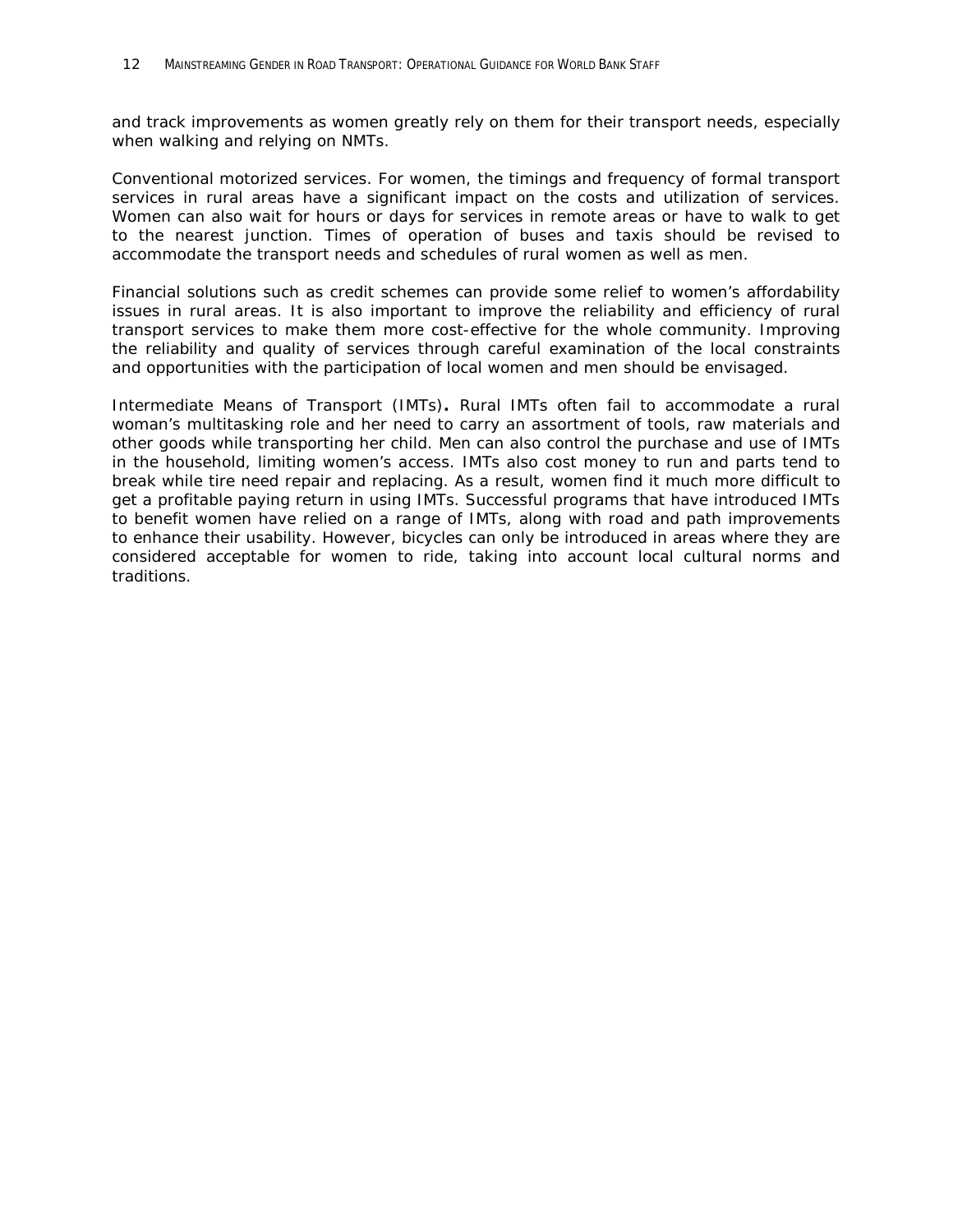### *1. THE IMPORTANCE OF GENDER MAINSTREAMING FOR TRANSPORT OPERATIONS*

**The provision of equitable, affordable, clean and safe transport is critical for accessing resources and opportunities required for development**. Transportation opens up earning opportunities, facilitates access to health care and education as well as to other services and infrastructure necessary for improving the welfare of individuals and households in developing countries. Yet, in many countries, poor road conditions, too few vehicles and high transportation costs continue to pose major barriers to development, which are further aggravated by distance and long waiting periods to access transportation. Lack of adequate transport often constitutes a considerable challenge for men and women in developing countries.

**Women have more limited access to available means of transport.** Studies have shown that men and women have different travel and transport needs and face different constraints in terms of access to transport. Women tend to have access to fewer transport choices, thereby limiting the number and purposes of trips they make. In particular, women tend to have lesser access to private motorized modes of transport. Studies have shown that in households where there is a private car, men usually get priority for its use (Hanson and Hanson 1980; Anand and Tiwari 2006). Walking remains the predominant mode of travel for many women in developing countries as other transport modes are often not available because they are too expensive or located too inconveniently and far away.

**Women bear a disproportionate share of the transport burden to fulfill their economic, social, and domestic roles.** Whereas men tend to travel to reach their formal paid employment in locations away from home, women's travel patters vary according to the many activities they perform, including work in the formal or informal sector, childcare, school drop-off, visits to health facilities, shopping etc. Whether in urban or rural areas, women tend to make more complex and more trips than men. Cultural acceptance, personal safety and the avoidance of harassment are also major concerns for women in relation to accessing and using transport. Women who have difficulty in accessing transportation often travel longer or use more inconvenient and physically exhausting modes of transport, thereby spending more time traveling and resulting in women having a greater transport burden than men (Fernando and Porter 2002; Venter , Vokolva, and Michalek 2007).

**Gender-based inequalities in transport will slow economic growth and poverty reduction advances**. Not addressing men and women travel differences can have a negative impact on the economic and social development of economies. Heavy demands on women's time restrict their ability to increase productivity and incomes, keeping them isolated and perpetuating a cycle of poverty. As a result, constraints on the mobility patterns of women not only affect their household but also the development and productivity of economies as a whole. Gender travel differences to consider in particular are in relation to trip purpose, frequency and distance of travel, mode of transport used, mobility constraints to access other sector services such as health, and complexity of trip making.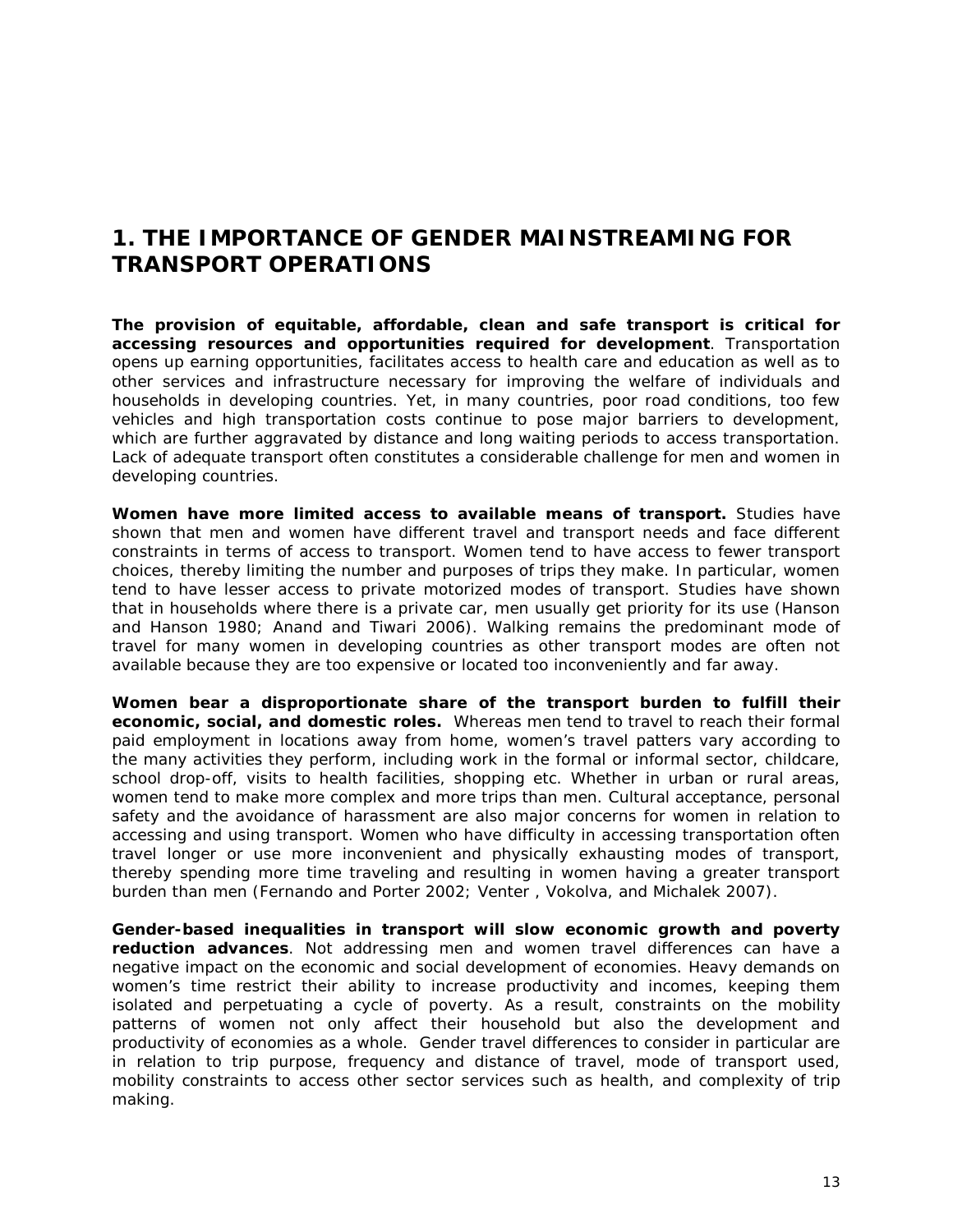**Significant investments in gender mainstreaming and other social dimensions in transport operations have been made over the past decade**. A few outstanding transport projects have fully mainstreamed gender and social inclusion and increased women's economic and social empowerment (Tanzaran 2003; Kalula 2003). Efforts have been made in particular in the road sub-sector to address gender concerns within smallscale and stand-alone projects. There have also been a number of innovative approaches to mainstream gender in specific aspects of the project cycle such as consultation during appraisal and training for women as road maintenance contractors. Nonetheless, the systematic inclusion of gender concerns at the policy and project levels has not yet been achieved as many transport projects still ignore gender and other social dimensions. Successful mainstreaming of gender in transport will require the removal of institutional and physical barriers and the enhancement of incentives to increase the accessibility of women to all transport opportunities.

**More is needed to fulfill the gender mainstreaming mandate.** 'Gender mainstreaming' was defined by the United Nations Economic and Social Council in 1997 as 'a strategy for making women's as well as men's concerns and experiences an integral dimension of […] the policies and programs in all political, economic and societal spheres so that women and men benefit equally and inequality is not perpetuated' (UN ECOSOC 1997). Within the Bank, the 2001 gender mainstreaming strategy calls for selective and strategic integration of gender issues into the Bank's country diagnostic work, lending operations, and technical assistance. Building on the strategy, the World Bank adopted the Gender Action Plan (GAP) in 2007 to integrate gender equality considerations into the Bank's country assistance and supports activities to integrate gender into operations across regions, particularly in the non-social sectors such as infrastructure and the private sector.

**Gender mainstreaming in the transport sector means identifying and addressing gaps in gender equality that will impact sector policies as well as the design, planning, and provision of its infrastructure and services**. Paying greater attention to the needs of all transport users differentiated by gender also means that interventions should be targeted not just to improve the physical infrastructure but also to improve the means of transport, including the non-motorized transport modes as well as the quality of services. To do this, the travel behaviors of both women and men in terms of frequency of trips, travel time and mode choice must be examined to ensure that both men and women can equally afford and safely access and use transport.

It is hoped that this guidance paper will serve as a tool for both transport and social development TTLs working on transport projects, in the road sub-sector in particular. The paper aims to identify entry points in which gender affects and is affected by transport with the overarching goal of mainstreaming gender-related considerations into road transport projects in order to improve development effectiveness, sustainability and to reduce gender inequality.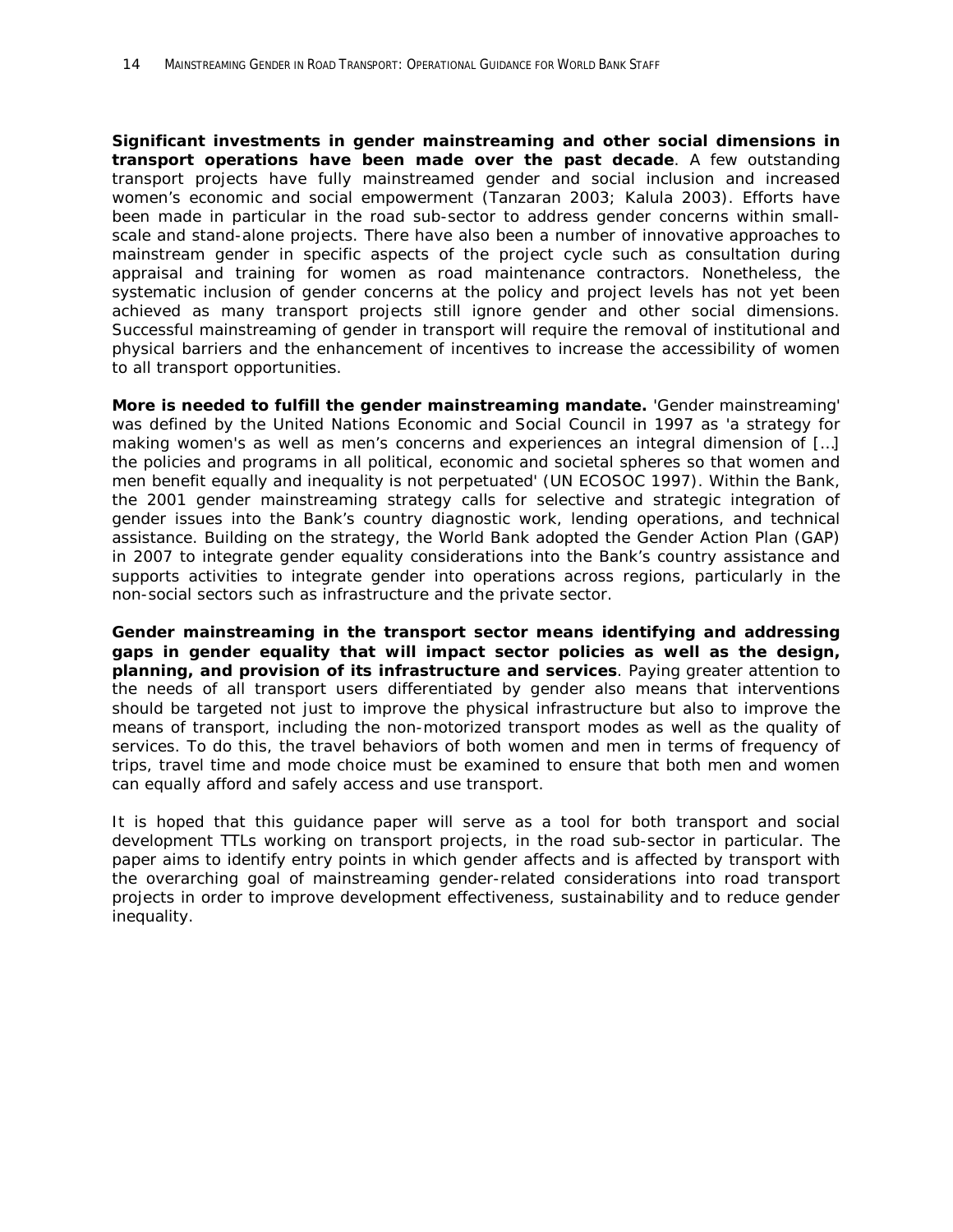# *2. GENDER TRIP PATTERNS AND MOBILITY CONSTRAINTS*

Historically, transport planning models have not considered women's specific travel patterns, particularly differences in relation to trip purposes, frequency and distance of travel, mode of transportation used, mobility constraints to access other services such as health.

Studies to determine whether men and women have similar travel patterns have been done for the majority in the advanced economies of developed countries. Research in the United States, Sweden, Germany and other developed countries over the past two decades has shown that transport is part of a larger structure of activities and that there are significant differences in the travel patterns of men and women, particularly among those married with children (Giuliano 1992; Nobis and Lenz 2004; Rosenbloom 2004). These studies have also revealed that women tend to make more trips than men; they make shorter commute trips and more nonwork trips and are more likely to trip chain one the way to and from work (Sarmiento 1980).

In developing countries, evidence has been more sporadic, originating from country-specific household surveys as well as travel user and patterns surveys (Aligula 2004; South Africa 2003).

South Africa's first national household travel survey, based on a representative sample that covered approximately 50 000 household with interviews held with 45 000 households, illustrates some of the gender travel differences and provides strategic insight into the gender travel patterns and transport problems of the people of South Africa. The survey identified specific reasons why females did not travel such as the lack of need to travel (74%) and family responsibility (10%); with fewer women (73%) than men (80%) travelling on survey day. About 42% of males over 15 had worked outside the home in the 7 days prior to the survey compared with only 28% of women. Men were found to dominate the use of cars and women as a result were more likely to be car passengers and bus and taxi users (Figure 1).

Notwithstanding, evidence for developing countries seems to confirm what has been found in studies done in developed countries while presenting similar gender differences: women's travel patterns typically derive from the multiple tasks they must handle for their household and their communities (Hanson and Hanson 1980; Rosenbloom 2004). Also, women's travel patterns tend to vary according to where they live, whether in urban, peri-urban, or rural areas (Box 1).

Women have to fulfill their roles as workers; they must take care of children and handle household responsibilities and are often responsible for maintaining community and social networks (Moser 1993). Finally, transportation costs can make transportation and public transport in particular fairly prohibitive, with women spending a higher share of their income on average than men (Babinard and Scott 2009). As a result, men appear to spend more to get to work while women tend to stay closer to home beyond a fixed transport cost threshold (Srinavasan 2002).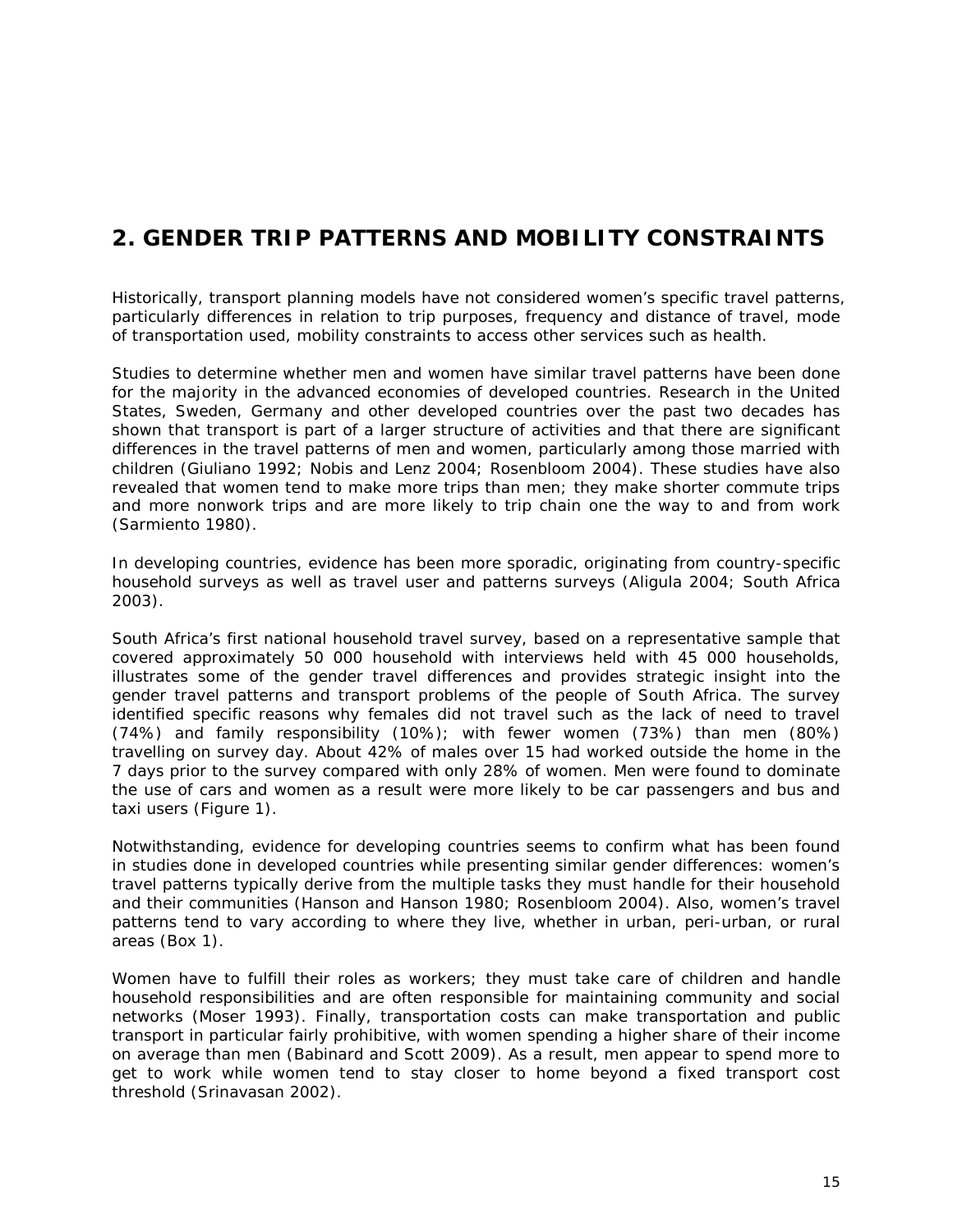

**Figure 1: Mode to work by gender in South Africa**

*Source: South Africa, 2003.*

| Box. 1. Women travel patterns and mobility constraints in developing countries |
|--------------------------------------------------------------------------------|
|--------------------------------------------------------------------------------|

| Urban                                                                                                                     | Peri-urban                                                                                                                                                                                                                            | <b>Rural</b>                                                                                                                                                                                                                                                                                                    |
|---------------------------------------------------------------------------------------------------------------------------|---------------------------------------------------------------------------------------------------------------------------------------------------------------------------------------------------------------------------------------|-----------------------------------------------------------------------------------------------------------------------------------------------------------------------------------------------------------------------------------------------------------------------------------------------------------------|
| • Women more likely to<br>walk<br>• Diverse destinations<br>and modal splits<br>• Greater reliance on<br>public transport | • Few transport options<br>• Higher transport costs<br>and waits<br>• Number of trips and<br>distance travelled<br>linked to transport<br>accessibility<br>Personal safety, Harassment;<br>Comfort; Cultural constraints<br>and norms | • Travel by foot/<br>headloading<br>• Cycles and animal-<br>drawn carriages and<br>unaffordable modes of<br>transport<br>• Infrequent and<br>unreliable public<br>transport<br>• Lack of accessible<br>roads and poor<br>pathway conditions<br>• Access to IMTs (carts,<br>bicycles, animals) can<br>be limited |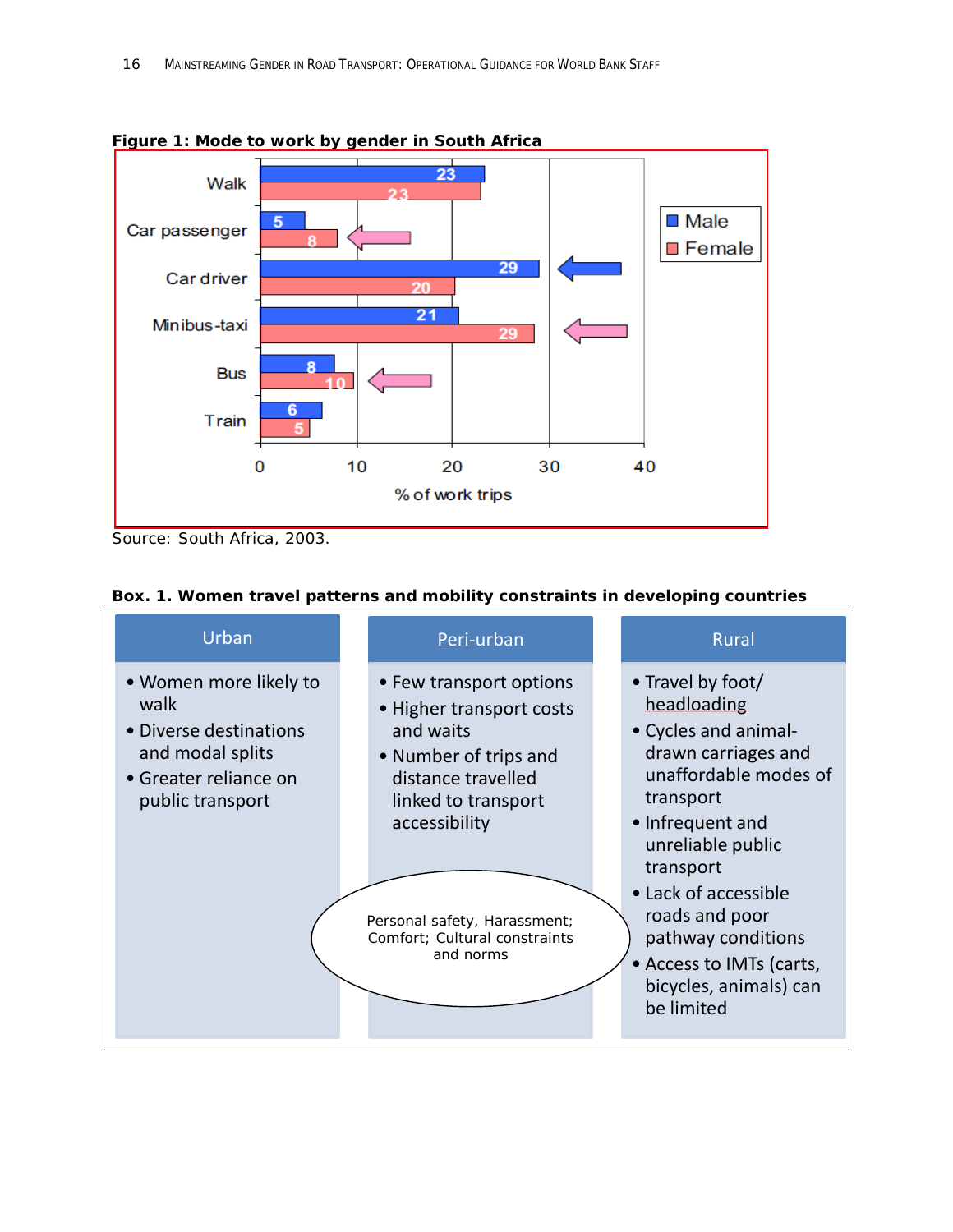**Urban areas**. Women in urban areas tend to have diverse travel destinations, ranging to various degrees from travelling to earn an income to accessing social services and paying visits to their relatives. Women stop more for running household errands than do men, on both inward and outward commutes and irrespective of the number of persons in a household or its structure (Root et al. 2000; Schintler 2001). Women's job locations tend to be scattered more widely than men as they are more frequently engaged in non-permanent positions that include domestic and maidservant services, trading or selling services, working in factories, and as assistants in health facilities and in offices (Fernando and Porter, 2002; Peters 2001). To minimize travel time and balance the overlapping schedules of work and household responsibilities, women also seek to minimize their travel time and to choose work opportunities at shorter distances from home (Anand and Tiwari 2006).

The majority of urban women have limited access to private motorized means of transport and tend to be highly dependent on either walking or on public means of transport, either motorized (buses, metros etc.) or non-motorized modes (rickshaw taxis in Asia and boda boda bicycles in Uganda) (Figure 2). Often however, these modes are not available to women because they are either expensive or located too inconveniently or far away (Peters, 2001).



**Figure 2: Women and men travel in urban contexts**

*Source: Peters 2001.*

**Peri-urban areas**. Peripheral low income areas tend to be poorly linked to main transport routes and places of employment. Transport services are often provided at high costs, with limited service in off-peak routes and through multiple stops, adding to longer travel times and waits. As a result, both men and women living in peri-urban areas tend to have fewer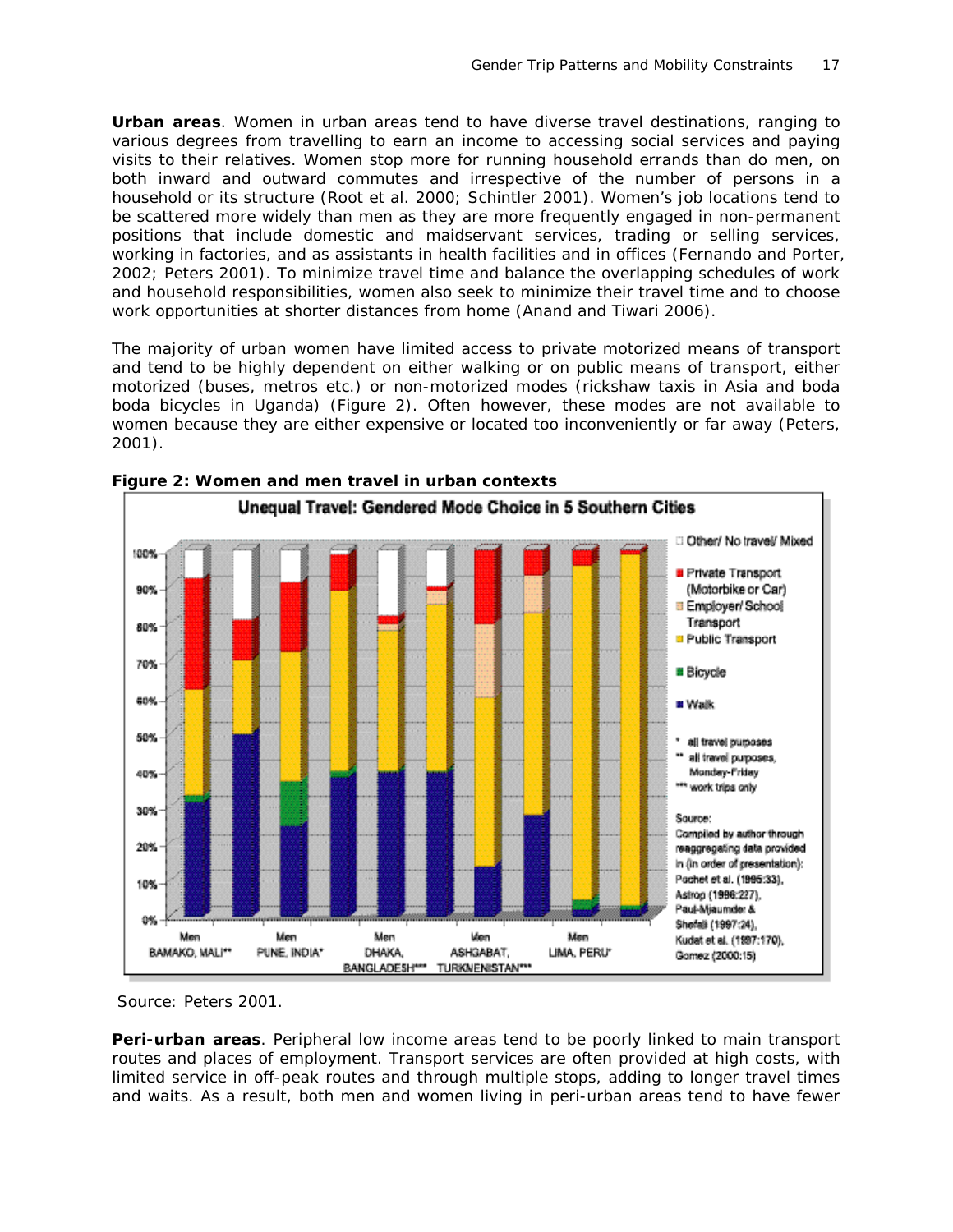transport choices to get to work opportunities in the urban center areas. Women in locations with better accessibility are more likely to make more trips and travel farther for work trips (Srinivasan 202).

**Rural areas**. The mobility patterns of women in rural areas also relate to domestic, economic and social tasks. Women's domestic travel include water, firewood and food processing needs such as going to grinding mills (Malmberg-Calvo 1994). In particular, women tend to spend more time than men in firewood collecting tasks (Hettige 2006). Women also travel for economic reasons related to their informal, non-farm and/or agricultural employment, going to the markets for crop marketing or to the fields for crop harvest. However because women tend to have fewer work opportunities and transportation choices to get to their work opportunities, they will tend to find work close to home; men will spend more on average to get to work (Srinivasan 2002).

Women in rural areas often do not have access to private motorized forms of transport such as cars, with men using this mode as much as three times more than women on average (Venter et al. 2007). The most predominant mode of travel for women in rural areas remains walking and head loading, with less mobility overall for female-headed households (Fernando and Porter, 2002; Srinivasan 2002; Venter et al. 2006). Rural women in Africa can transport at least three times more ton-kilometers per year than men (Barwell 1996).

In terms of trip purposes, women tend to travel to access services at education and health facilities, visit relatives and go to church and shopping. Women are more likely than men to travel for health and education purposes and to conduct shopping activities (Srinivasan 2002; Hettige 2006).

The literature shows that, particularly in rural areas, considerable time is spent by women and their families waiting for transportation and traveling to a health facility. In addition, poor roads, too few vehicles and high transportation costs are major causes of delay in deciding to seek and reach emergency obstetric and postnatal care. However, limited evidence, often restricted to a group of villages or a district, makes overall comparisons between interventions and across the various levels of referral difficult (Babinard and Roberts 2006).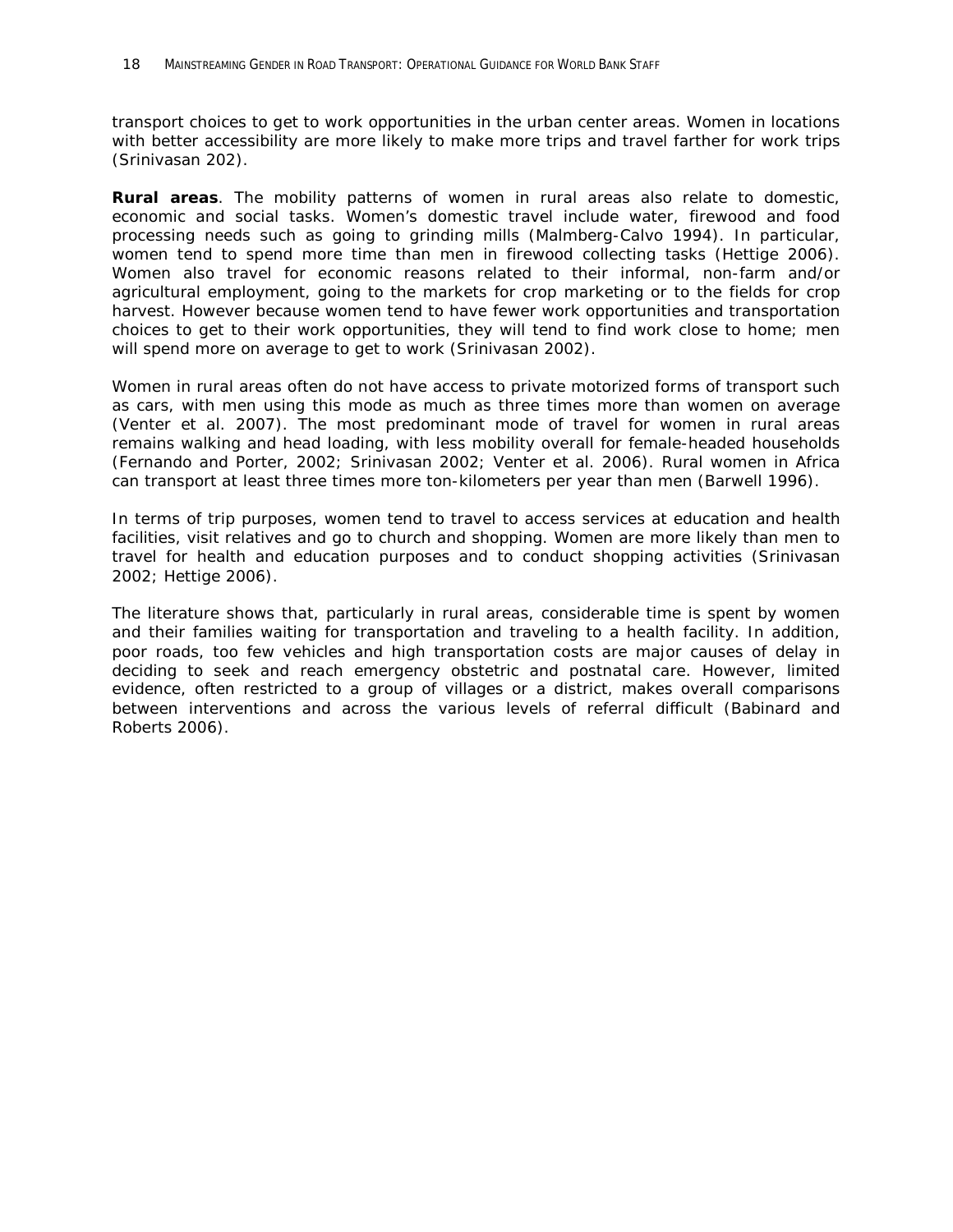# *4. GENDER POLICY CONSIDERATION*

A number of policy dimensions related to gender need to be taken into account when preparing and appraising transport projects.

**National gender policy framework for transport planning**. Many countries have developed gender equality policies and some have prepared gender action plans. Some countries have also enacted gender-sensitive constitutional provisions and have promoted the establishment of gender focal points in line ministries (IC Net 2004). The tasks of focal points can include proposing appropriate gender mechanisms within their institutions and providing support for taking gender into account in all respects of planning and programming. Countries that have integrated measures in national transport policies to reduce gender inequality and improve the socio-economic and political status of women have often included women and other vulnerable groups as part of the government task forces to oversee gender and transport policy coordination and by having sizeable representation of these groups on village, ward and district committees and road boards.

 *Raising awareness and building capacity for gender mainstreaming*. In general, commitment to mainstream gender at the national level is not sufficient to guarantee that gender issues will be addressed in transport policies and projects. Gender awareness needs to be increased at all levels of government to ensure that national gender policy is incorporated in transport policies and planning. An awareness campaign on gender mainstreaming in transport for transport and gender/social staff and officials can also be a first step in bringing attention to gender considerations and the mobility constraints of women as well as the risks and costs of ignoring these issues and the value added in addressing them. A multi-sectoral framework for addressing gender can be very effective and should be encouraged and provided with technical support from multidisciplinary teams including gender experts who are knowledgeable about the transport sector. Capacity building is often required because transport and other line ministries are generally weak or lacking capacity to address gender and other social factors affecting projects.

#### **Box.2: Gender capacity building and institutional mainstreaming in the road transport sector**

Gender awareness is critical to implement transport projects with due consideration to gender equality mainstreaming. An integrated approach is needed between transport departments, various government tiers and implementing units to strengthen the institutional dimensions. The adoption of a clear gender policy, operational guidelines and a gender management plan also contribute to help deliver gender equality results by setting realistic targets that link project components with objectives and through the establishment of monitoring systems to assess and monitor gender data. A good practice example of legal and policy provisions and a supportive institutional structure at national and district level for mainstreaming gender equality is Uganda, where road sector programs and projects have continuously addressed gender mainstreaming (DANIDA 2006). A gender management plan was developed to mainstream gender in the Ministry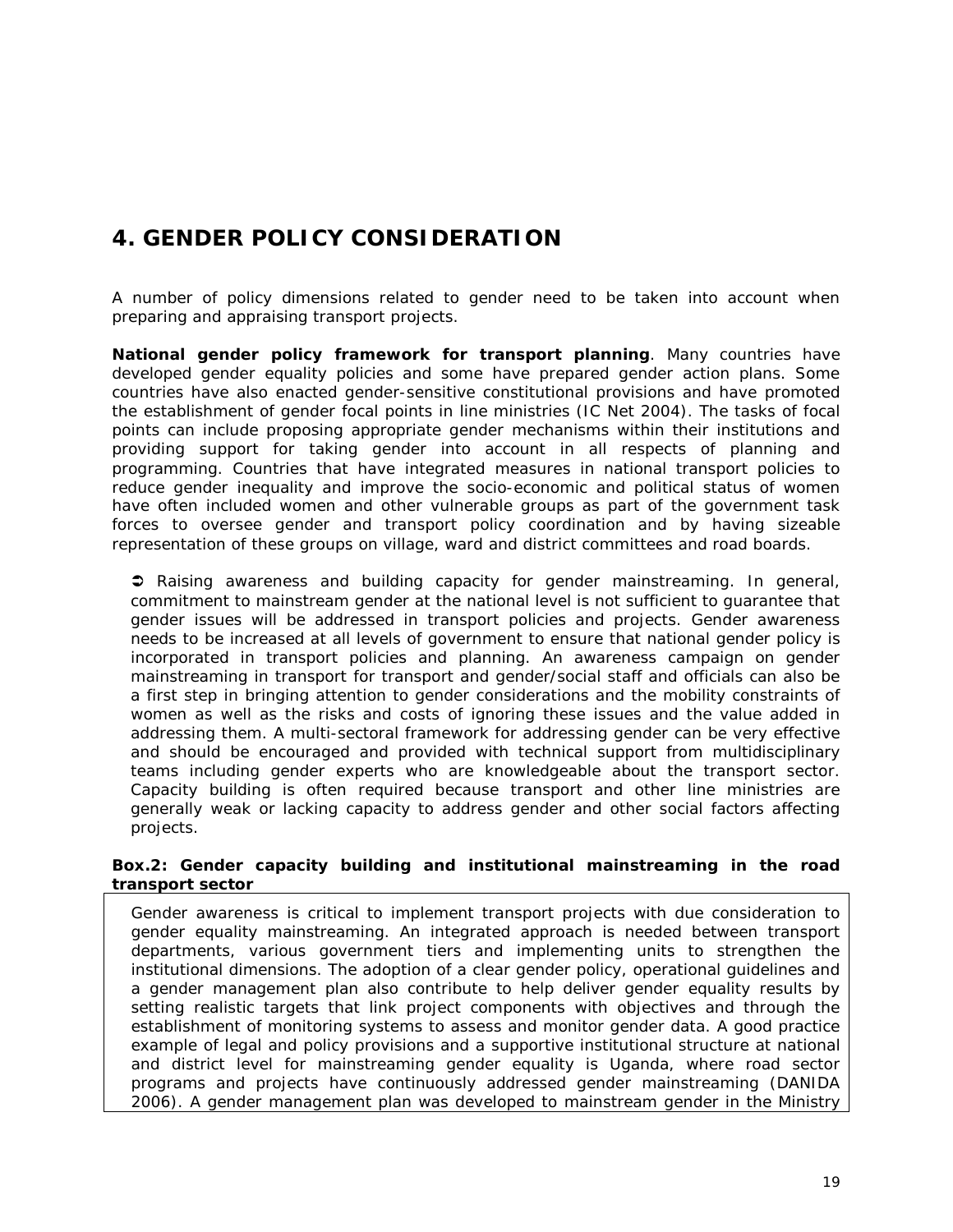of Transport, focusing on stakeholder's capacity, the development of a communications strategy and a monitoring system. Data and information collected are used in implementation of policy, guidelines formulation. Funding has also been made available for awareness raising, capacity building and establishing gender sensitive procedures.

At the project level, a good practice example of gender capacity building is Peru's Second Rural Roads project, where Provias Descentralizado— the implementing agency of the project—adopted an active role in developing an inclusive demand-driven transport planning model based on participatory project design and implementation. The agency trained its staff on gender awareness and appointed regional gender focal points to help track gender-related indicators. Training and education around gender mainstreaming also contributed towards increasing women's participation in roadworks and related projects. Gender quotas in rural roads committees, procurement processes and the road maintenance system based on community-base micro-enterprises also significantly benefited the implementation and monitoring aspects of the project.

**Assessing gender transport needs**. Historically, traditional transport planning models have not considered gender differences in travel activity patterns, particularly differences in relation to trip purpose, frequency and distance of travel, mode of transportation used, mobility constraints to access other sector services such as health, and complexity of trip making. In urban areas, transport systems tend to target radial commuter corridors going straight to city centers that benefit peak-hour male commuter trip patterns and the needs of car and motorcycle users, but do not address woman's needs or travel patterns. Conventional rural transport planning has focused on road networks and long-distance transport of produce; this has often led to the neglect of transport solutions for many rural women who lack access to motorized transport and travel on feeder roads and tracks on foot or use intermediate means of transport such as donkey carts and bicycles. Rural road investments do not guarantee that transport services will be provided to meet the needs of local women, particularly in areas with low population density.

*Analyze gender differences in transport needs and access*. The different roles of women and men need to be understood and recognized in order to adequately plan and design the spatial and temporal characteristics of the transport modes that both women and men depend on for their travel to undertake economic, domestic and social activities. Project experience has shown that including women in stakeholder consultations for the planning of transport systems often provides practical insights that can improve transport access and safety for other vulnerable users such as children, the elderly and the disabled. The majority of the constraints and unmet needs that women face are not typically captured in standardized surveys in which male heads of households generally provide the answers. It is important to conduct more open-ended focus individual or group interviews for women. Data on user needs and access constraints should be gender-disaggregated and collected through routine transport project monitoring and evaluation processes. Where data on routine measures are not gender disaggregated or not available, capacity building might be necessary. Recommended data for establishing a baseline and for monitoring results should reflect both men and women travel constraints and needs; include changes in travel and opportunities created as a result of a project; data on the numbers of women involved in the project; and other data on consultation processes such as participation in planning, mobilization, sensitization and site meetings; attendance at training and capacity development activities; equal opportunities provided at any laborbased roadworks; and facilities provided at work sites (See list of recommended indicators for gender mainstreaming at the project level in ANNEX).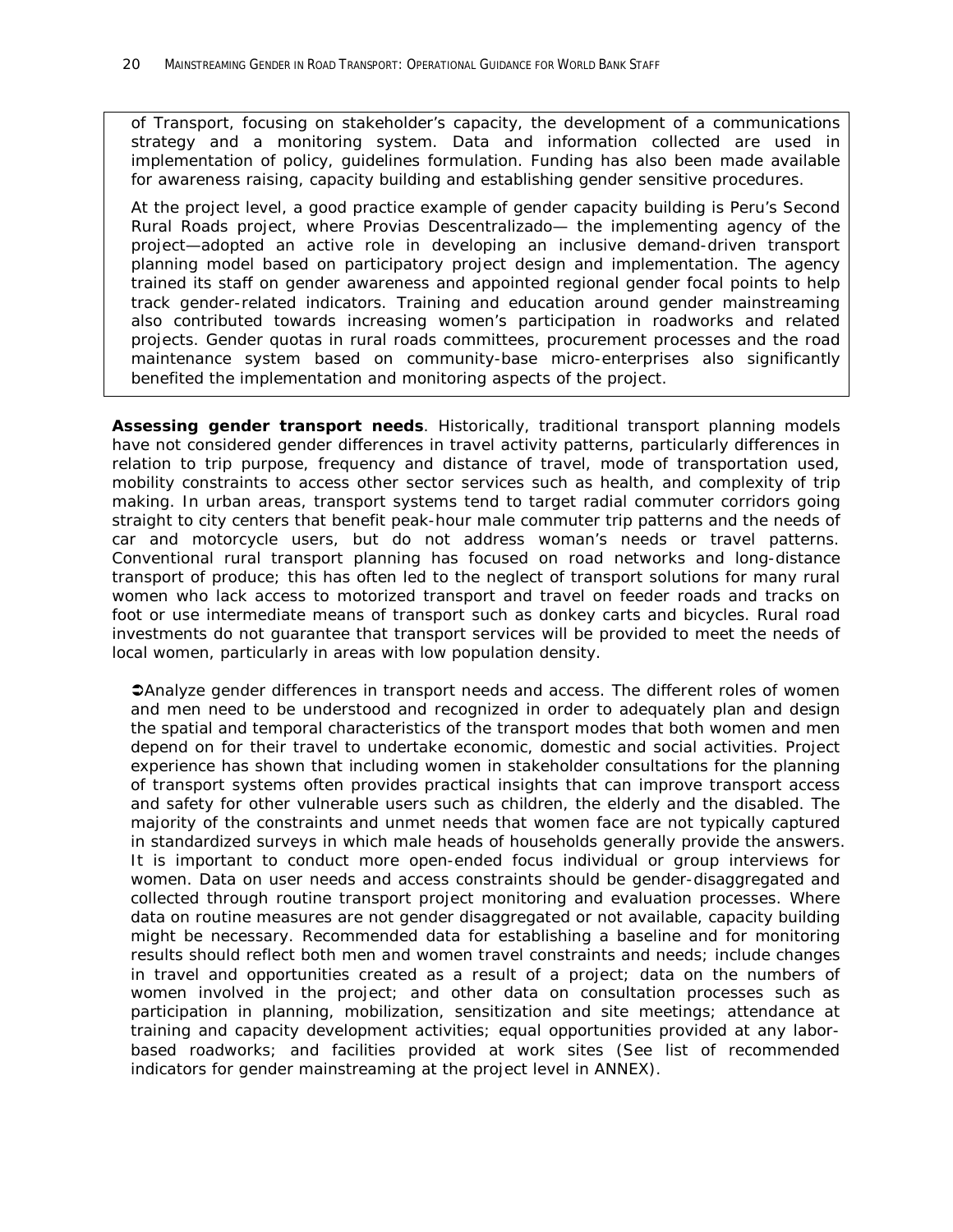*Include women in participatory consultations*. Participatory approaches that include both women and men can be used to prioritize and select roads to be rehabilitated and to organize the road work. Village or district assemblies, stakeholder interviews as well as focus group discussions can be scheduled and advertised to ensure that women have the opportunity to participate in the process. Figure 1 illustrates some of the concerns raised by women during an urban project in the Liaoning Province of China (Box 2 and Figure 1). During participatory planning consultations, it is important to ensure that women and men understand the importance of women's participation and contributions. Local women and men need to be involved at the initial planning stages of a project so that they feel that their input is meaningful and that there is adequate consideration of their needs and priorities in the project design. In many societies, traditions restrict women from sharing their views in public meetings. Women's open and active participation may require the separation of men and women during the meetings, the ability for women to bring their not yet school-aged children and facilitation of the women's discussion by women.

#### **Box. 2: Using public participatory methods to improve an urban transport project in China**

The Liaoning urban transport project in China relied on participatory methods in three key phases of the project cycle: at the project design and feasibility stage to identify the major transportation concerns of the public; at the project appraisal phase to get public reaction to the way that their concerns were incorporated into the project design. In the implementation stage, the project was designed to involve the public in project monitoring and evaluation and to assess public satisfaction with the project. The participation recruitment plan focused on mode-driven groups (walkers, bus users, bus drivers, three-wheeled vehicle drivers) and vulnerability-driven groups of transport users (the poor disabled, migrants and seniors) and separated the consultations with men and women in these groups to enhance female involvement. Focus group discussions and interviews revealed that most men and women walk, use bicycles or public transport and do not own motorized vehicles. The discussions also showed that most men and women use transport for their livelihoods, not for social visits, entertainment, going to school, or to health centers/hospitals. Key transport issues for local people were poor secondary road pavement and drainage, poor sidewalk and road facilities, lack of separation between the motor vehicle and non-motorized vehicle users of the road, and the lack of street lighting and signage. Women were even more dissatisfied with the transportation system than men – particularly safety and security issues –poor lighting, long waits for buses due to infrequent services, lack of pedestrian walkways and crossings. The needs expressed by local people, particularly the voices of women, changed the initial project design towards improvement of secondary roads, traffic management, sidewalks and crossings, public transport services and street lights.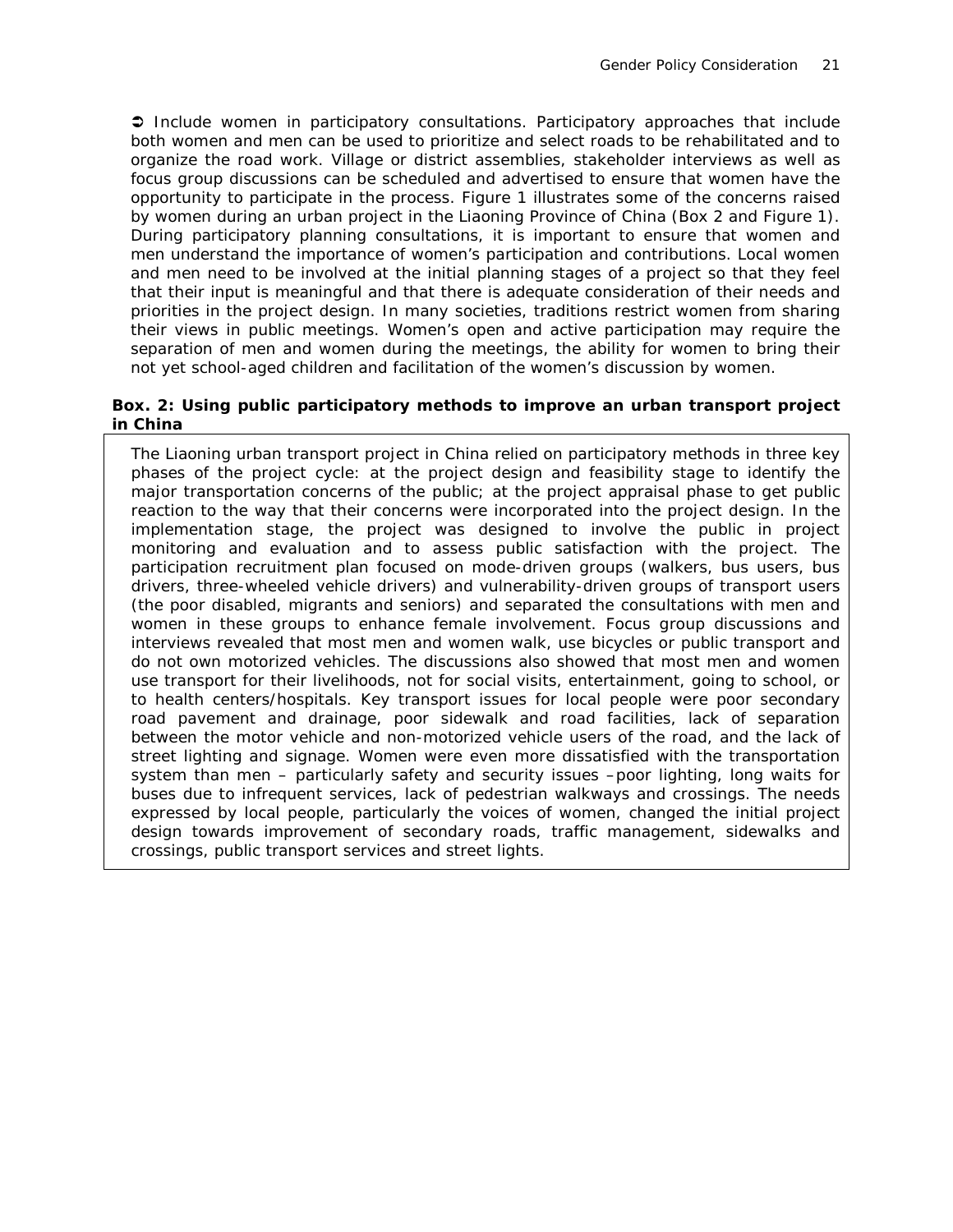

**Figure 1. Female dissatisfaction level with existing transport system**

*Source: Chen and Mehndiratta 2006.*

**Understanding local practices.** Experience from both urban and rural projects has shown the importance of understanding local social rules and cultural practices and beliefs that shape the gendered ways in which households and communities function. This is essential for adequately identifying transport needs and sustainable solutions. Without such knowledge, transport interventions meant to alleviate some of women's transport burdens can actually increase the transport burden of women. The social and cultural context of gender differences affecting and affected by transport, such as time spent on social, economic and household-related tasks, needs to be analyzed at both the household and the community level.

 *At the household level*: A key factor in determining success of transport interventions rests on understanding how control of resources within a household can affect the selection and use of transport modes. Given the traditionally limited role of women in decision-making processes at the household level in many developing countries, their needs and constraints are often not reflected in policy-making processes which are important for selecting appropriate transport interventions. For example, studies have shown that in households where there is a private car, men usually get priority for its use. Likewise, the benefits for women associated with the introduction of IMTs can be influenced by whether or not those forms of transport are considered appropriate for women by the head of the household who has control over its access.

 *At the community/society level*: Cultural practices and prevailing norms can also strongly influence the decision to use transport Social restrictions can prevent women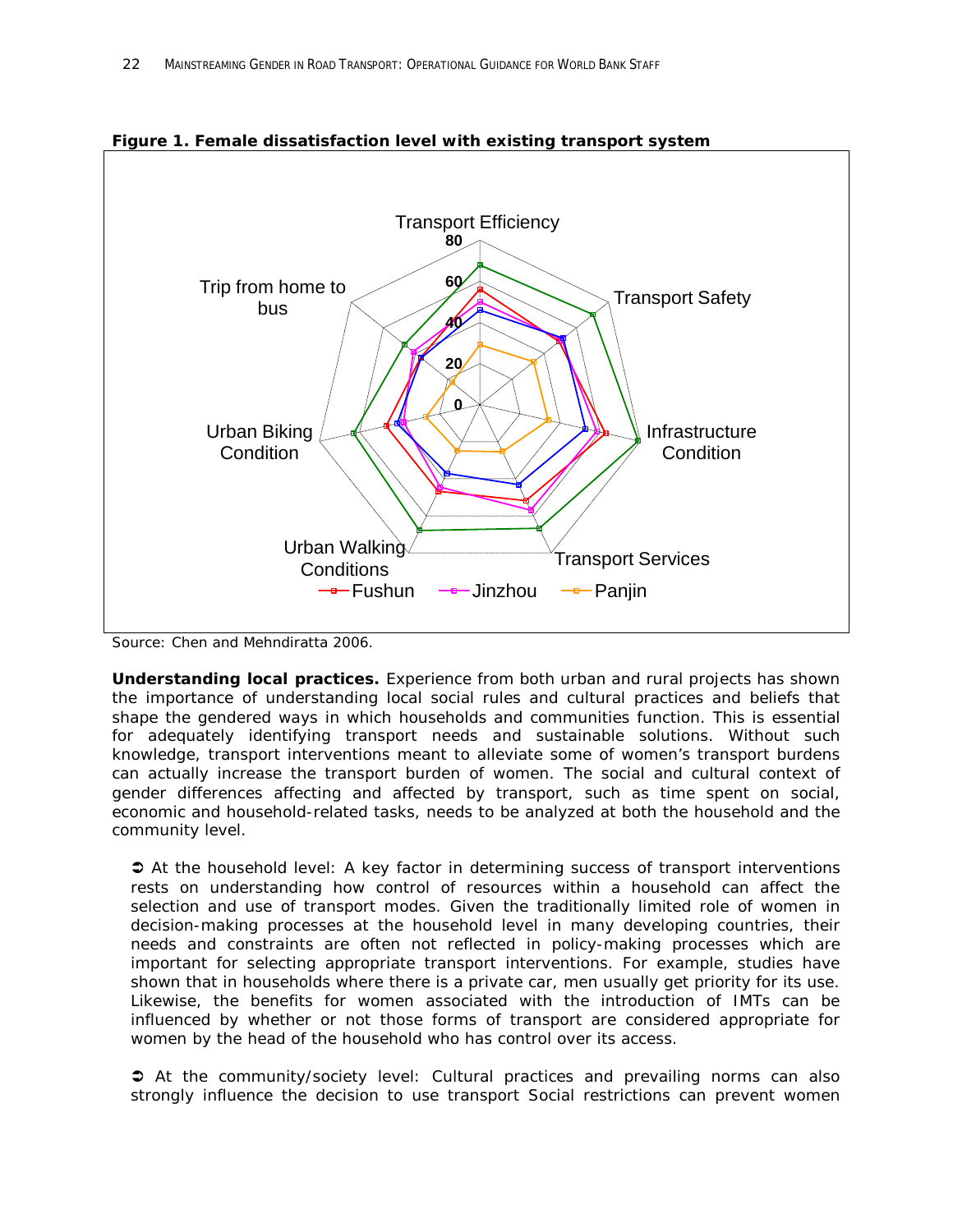from using public transport with men. In some societies, it can be that men board buses first and that women who follow cannot get on. Women's clothing and carrying children can also make it more difficult for them to board public transport. It has been reported that in predominantly Muslim cities such as Dhaka, it can also be socially difficult for women to share crowded buses with men riders because of the religious dogma of the purdah or social seclusion of women (Peters 2001). In Afghanistan, transport is not deemed suitable if a woman has to sit or stand in close proximity to a man that is not a family member (Rural Access 2010). In extreme cases, cultural beliefs can prevent women from using non-motorized transport modes such as bicycles as these can be considered as inappropriate and unwomanly.

#### **Box. 3: Overcoming cultural norms to unleash mobility and economic opportunities**

Cultural norms and values that prevent women from using roads or that restrict women from traveling long distances or from using public transport, riding bicycles, or obtaining instruction licenses for vehicles are gender-based barriers to mobility that are difficult to overcome. The Asian Development Bank third rural infrastructure development project in Bangladesh is a good example of how improvements in rural infrastructure can also address women's needs and improve their participation in economic activities. The project involves the improvement of the infrastructure in small towns and rural areas, encompassing feeder roads, bridges and culverts along rural roads, flash-flood refuges, markets and *ghats* (boat landing facilities) in economic centers. In particular, the project aimed to transcend sociocultural barriers that limit economic and social participation of women through the provision of simple infrastructure (bathroom facilities, lower steps in public transport vehicles or separate market stalls) in order to increase women's visibility and inclusion in economic activities and transport such as buses, markets or local government buildings. These modifications to existing infrastructure allowed balancing women's need for privacy with their need for social inclusion. In particular, the project supported the allocation of at least 15 percent of the markets' section to the construction of women's corners to promote the businesses of women traders. This component was design to help women gain opportunities to sell products at the market where social norms usually make it difficult for them to set up stalls next to male shopkeepers or because they are at risk of harassment. The specific location of the women's corners in each market was decided by the women themselves in consultation with the project authorities.

#### *Source: Thomas, Lateef and Sultana 2005*.

**Leveraging the positive and mitigating the negative impacts of transport projects on women**. Transport projects can improve the mobility and access of women and men to essential services and economic opportunities. However, transport projects can also have negative impacts on the well-being of women as well as men. As much as possible, positive impacts through increased employment and economic opportunities for women as well as men should be encouraged. Negative impacts on women and girls such as inequitable resettlement compensation for lost livelihoods, potential increase in human trafficking and the transmission of HIV should be mitigated. It is also important to recognize that access to emergency and routine medical care to reduce infant and maternal mortality is very heavily dependent on transport—both infrastructure and services.

 E*mployment opportunities***.** There are several ways to improve gender equity in the planning, construction, and maintenance of infrastructure projects, including the promotion of labor-based construction methods that target employment and training of local women as well as men. Increasingly, the participation of women in road work is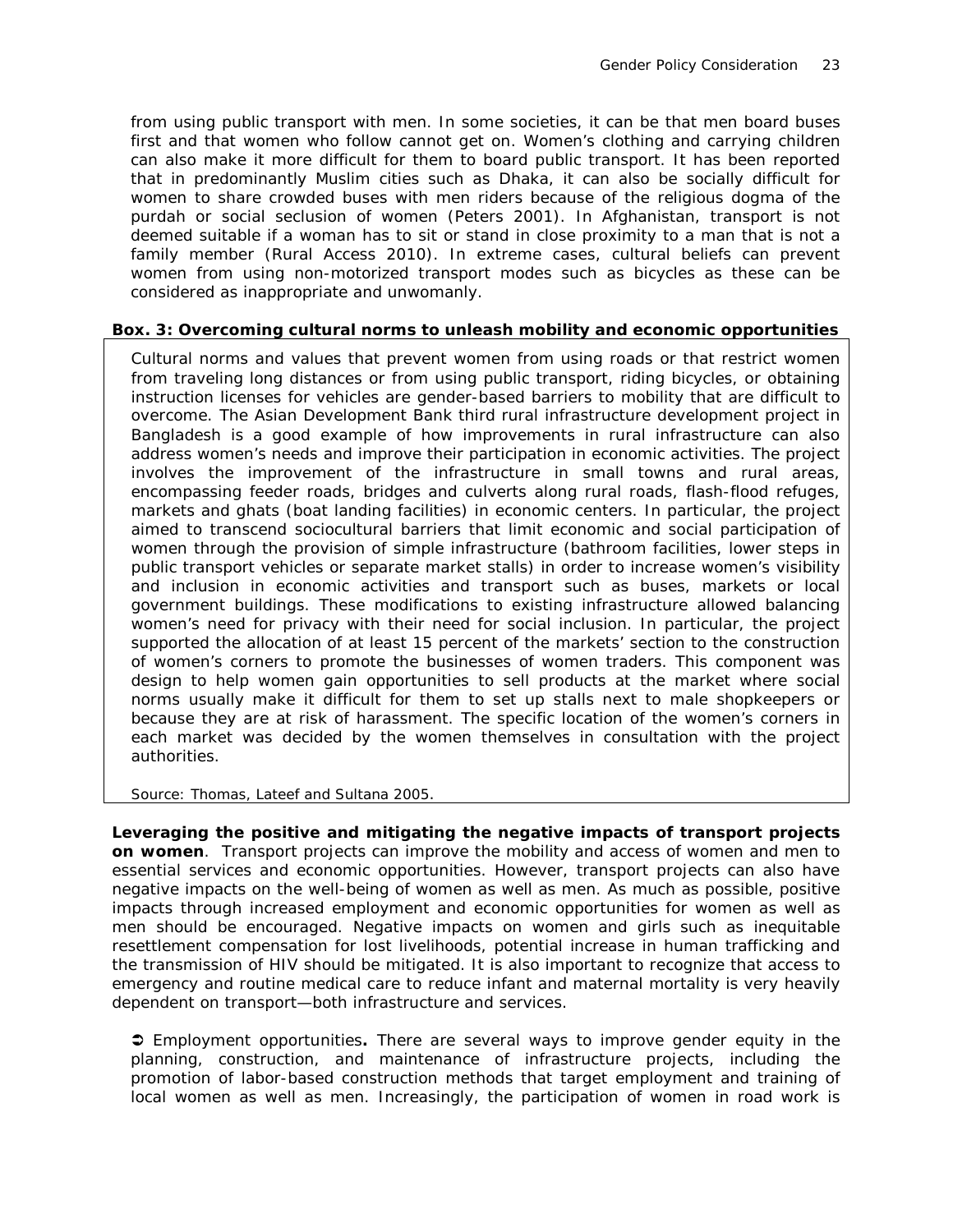being accepted in a sector where roadworks have often been seen as a male domain. Examples of physical work that women in labor-based construction projects undertake vary considerably, ranging from excavating to level, ditching, spreading and transporting of stones and gravel to routine maintenance of roads and structures including earthen embankments and trees. To facilitate participation of women in road works contract clauses can be included setting targets for local women and men workers, as has been done in Rural Roads Projects in Mozambique, Peru, Bangladesh and other countries. It is also important to monitor contractor performance in employing the targeted numbers of local women and men. ILO standards recommend a target of 30 percent female labor in roadworks. Good experience has been reported with including specific gender equality conditions in tender specifications and contracts of international and local consultants and contractors of major road projects (DANIDA 2006)

 *Economic opportunities***.** The benefits of improved access to transport infrastructure and services are manifold of women. Improved transport access to markets and other economic facilities can mean increased economic opportunities. There can be transportrelated businesses opportunities created in the context of projects, either through the provision of new employment opportunities or through the removal of bottlenecks, such as high transportation costs or lack of credit mechanisms, which may limit business activities or micro enterprise development by women. Examples of good practice in the context of transport projects have included providing women with access to financing to pursue transport-related businesses such as farm-related transport activities; liberalizing the provision of transport services to improve service quality and frequency that will lower transport costs to women micro-entrepreneurs and the opening of new female businesses alongside improved road networks.

 *Human trafficking*. The expansion of human trafficking of young girls and women is the result of a number of factors including demand for cheap labor; weak legal and policy frameworks; poverty and lack of economic options; poor access to services; low levels of education; and social exclusion. Trafficking of girls and women can also increase with the opening of transport corridors and especially near major highways and cross-border corridors. The risk is greatest where women have low social status, and poverty is widespread and there is a lack of awareness of the risks of trafficking. To address trafficking issues in transport projects in areas considered at risk, trafficking risk assessments need to be part of social assessments. These assessments support to guide the design of effective awareness campaigns using appropriate media and messages and should target communities at risk and also border control officials and transport and other related government agencies. Coordination with other ministries and agencies engaged in anti-trafficking initiatives is important to ensure that their activities reach the transport corridor. Project components can also be incorporated to help increase income opportunities for the groups at risk of trafficking through employment opportunities for local transport services, by initiating enterprises, working on roadside erosion prevention, or other transport-related activities (Tanaka 2008).

 V*ulnerability to HIV transmission*. The opening of previously remote or isolated region can increase the spread of HIV/AIDS. Transport workers have been identified as a vulnerable group susceptible of engaging in risky behavior with commercial sex workers that can lead to HIV transmission. Truck drivers for example can engage in unsafe sex practices with sex workers in transit stations while waiting for documentation processing to cross country borders. Also, women can get infected by their husbands who may work as truckers or workers in the construction industry. Women who live close to transport hubs, truck stands and road corridors are also likely to be at higher risk of HIV infection because they can expect to be financially compensated for engaging in unsafe sex.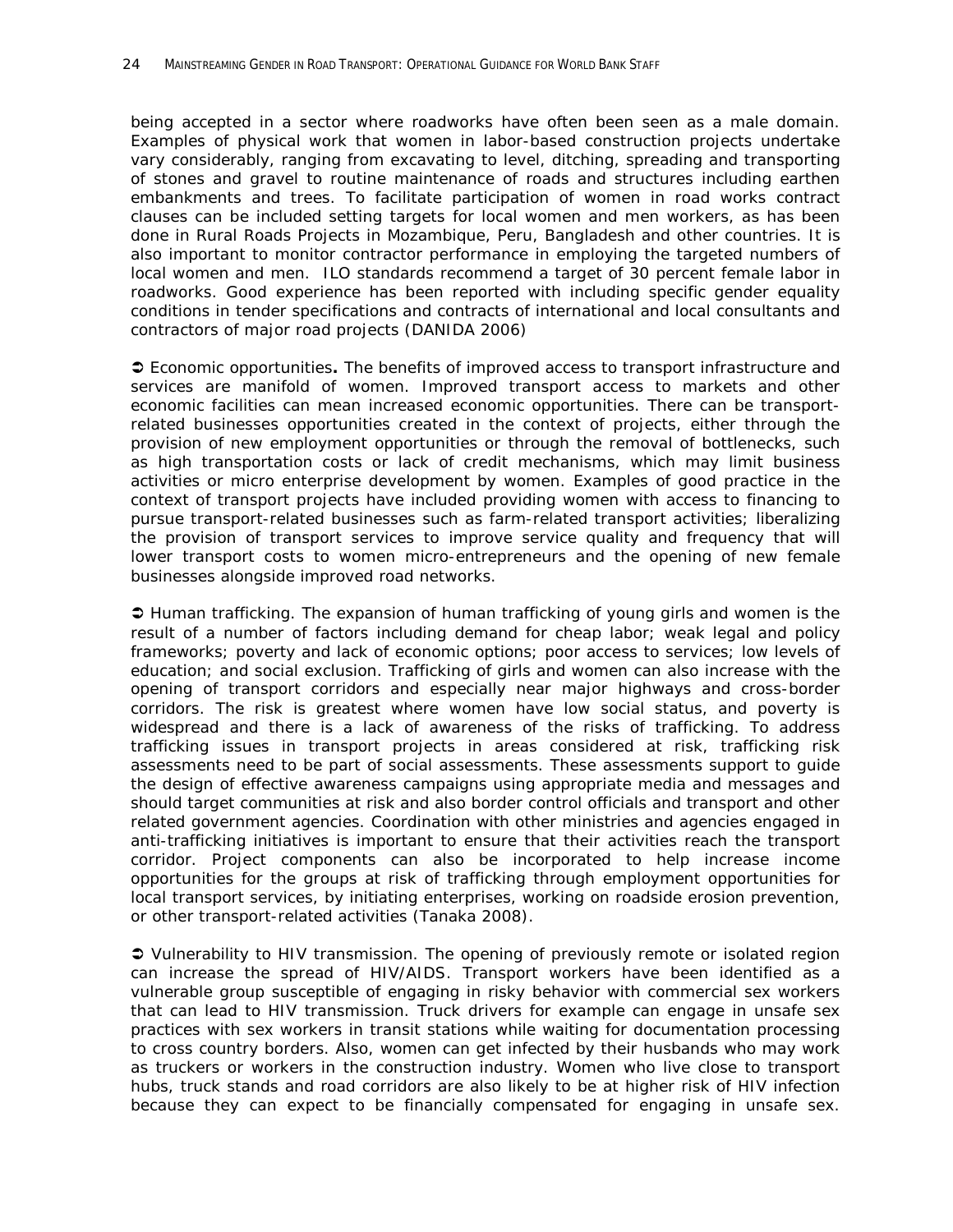Counseling and treatment services offered to transport workers can benefit sex workers and other female sex partners of transport workers through HIV awareness and education campaigns supplemented with condom distribution. The transport sector has been part of the multi-sector AIDS effort since the early 1990s and has been proactively mainstreaming an HIV response by assisting client governments to design and implement sector-level interventions; there are provisions for HIV/AIDS mitigation in the standard bidding documents of works in excess of US\$10 million (World Bank 2009).

 *Displacement and Resettlement.* Construction of roads, bridges and other infrastructure often requires displacement and resettlement and loss of livelihoods for people living and working near the construction areas. Women are among the vulnerable groups that are often the most negatively affected by loss of land and access to resources and also likely not to be compensated for their loss. Payment of resettlement compensation to those with legal title can be gender biased because land and houses are usually registered under the name of the man of the household. It is important to determine eligibility for compensation based on lost assets and livelihoods for women as well as men. Participatory resettlement processes provide a means to give a voice to poor women who are usually excluded. In many instances some of the displaced population lacks legal property rights over the land they occupy such as squatters and street traders, many of whom are women (Gajewski, Ihara and Tornieri 2007; Brown 2006). Project teams should make sure that women have their names on any new land certificates, that they benefit from livelihood restoration programs and that they are consulted in the initial planning phase. As much as possible, women should serve as community mobilizers during the resettlement process and during the execution of resettlement programs. Planning for occupational and livelihood options for women is also crucial.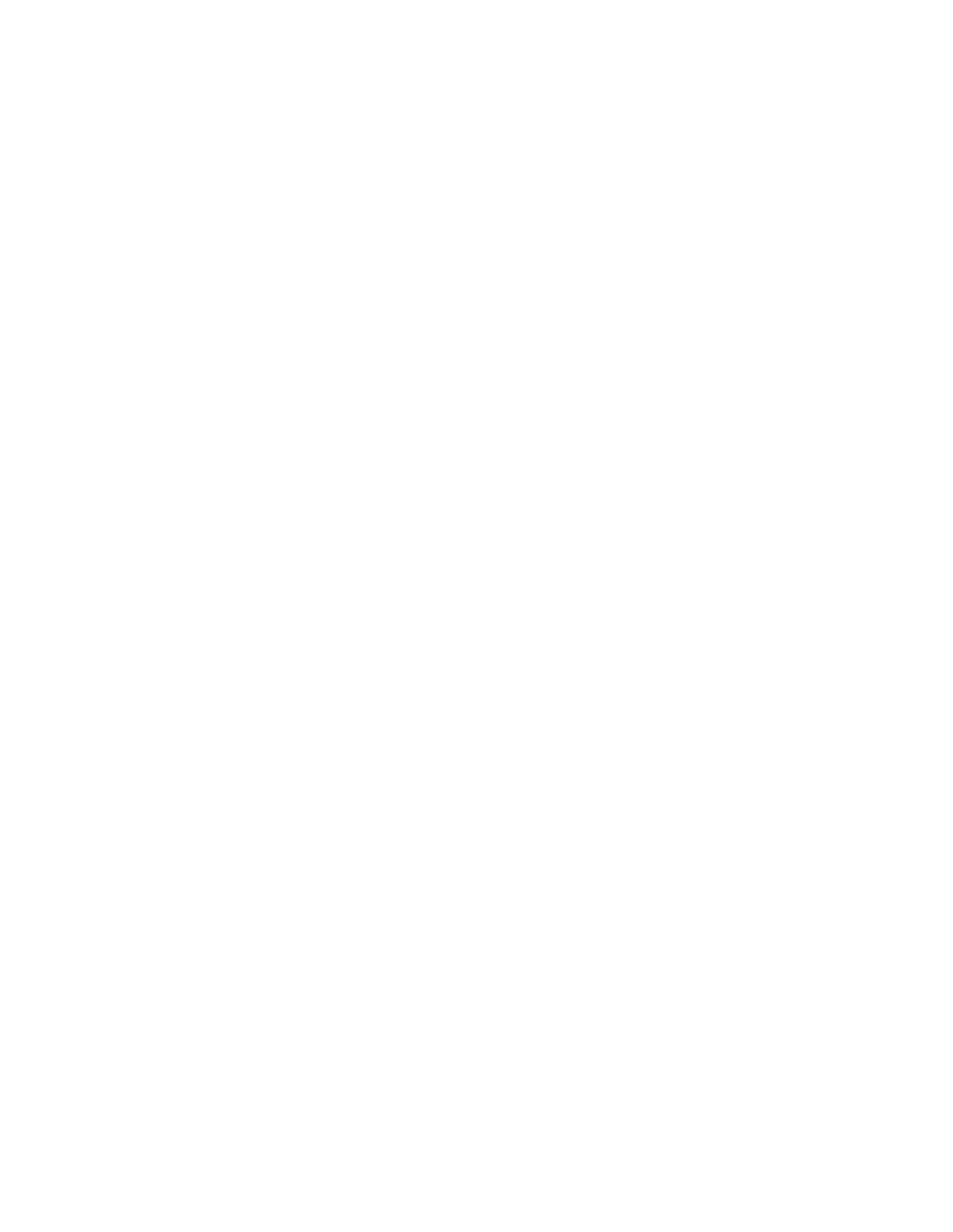# *5. URBAN TRANSPORT PROJECT COMPONENTS*

The various investment components of World Bank urban projects provide several starting points from which gender issues can be addressed. These issues coincide with the dominant strategic approach of the Bank to focus on poverty alleviation through the promotion of inclusive transport modes with the improvement of the status of pedestrians, bikers and public transport passengers. For women, this also means reducing long periods of time waiting for transport, the improvement of adequate facilities, and addressing overcrowding and the lack of safety.

**Pedestrian environment.** Except in specific urban contexts with large supply of reliable and affordable public transportation, for most poor people, particularly women, walking is the main mode of transport. Often, rising rates of crime and the lack of safe and easily accessible pedestrian environments combined with the tasks related to women's travel journeys (which range from carrying children to household goods) can lessen or limit the attractiveness of walking.

 *Ensure safe accessibility*. Building exclusive sidewalks as components of road and public transport improvement projects responds to women's as well as men's traveling needs by increasing pedestrian accessibility and safety. It is important to incorporate design features focusing on safe pedestrian design (pedestrian safety islands or refuges, bike parking facilities, speed bumps, traffic lights etc.). Urban projects that reduce the pedestrian environment by cutting on sidewalk width to upgrade urban roads through a widening of lanes should be avoided or measures to restore an accessible safe pedestrian environment should be envisaged. New and rehabilitated footpaths should be envisaged to separate vehicles and people as well as the inclusion of pedestrian signals and footbridge connections wherever necessary.

**Intermediate Modes of Transport (IMTs).** Intermediate means of transport such as rickshaws, bicycles, mopeds and motorcycles can provide women with more flexible routes, schedules and lower fares. IMTs can offer low-cost solutions for short distances, particularly in congested urban areas, and can often accommodate the transportation of small loads, which urban women often have to carry. Motorized two wheeled transport are more affordable than cars and provide flexibility and convenience to their users in crowded traffic conditions. Two wheelers also tend to be more acceptable to women living in urban areas than bicycles as they can be considered a symbol of financial success while compensating for the lack of adequate public transport options. In many urban areas of Asia, bicycles continue to be the predominant mode of transport in many communities, with women using bicycles at fairly equal level as men.

 *Provide design and safety measures for IMTs*. IMT programmes (public, private or NGO) should aim to address gender mainstreaming in IMT adoption, making access to IMTs as 'gender neutral' as possible. The market for IMTs has typically been dominated by sales to men, limiting market development of IMTs with design features more suitable for women. In addition, project components that focus on accessibility for pedestrians often focus on non-motorized mobility through bicycles—can also benefit women and their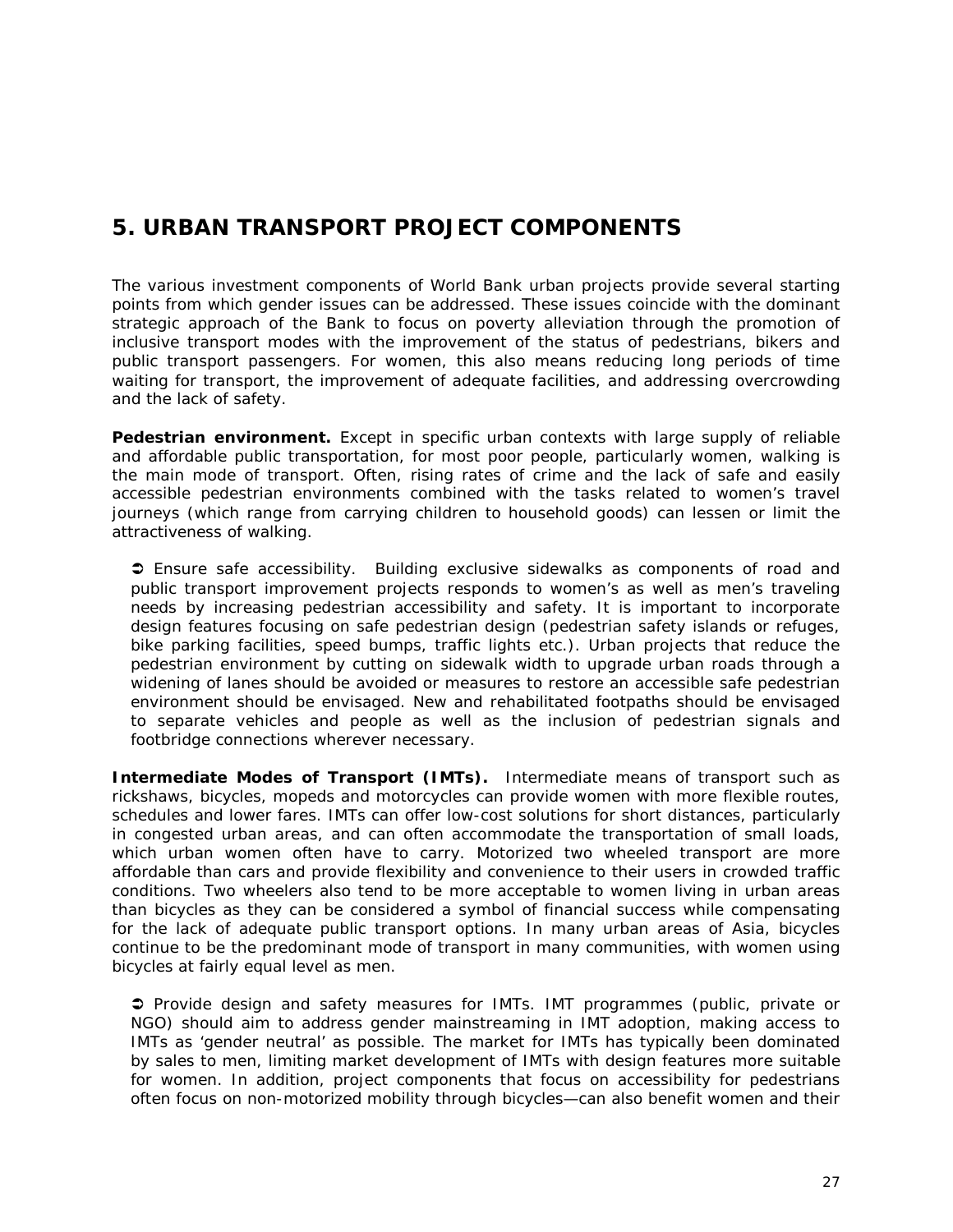use of IMTs—and can include the construction of bicycle paths or exclusive lanes. The increasing use of motorcycles can make both women and men more susceptible to traffic accidents, which can include their children as passengers. The better provision of local transport services and traffic safety improvements through proper transport safety planning are likewise important; in particular the physical separation between motorized and non-motorized road users as well as proper pedestrian crossing and traffic signage. Traffic calming measures (speed bumps, traffic lights and signs), public traffic safety education and requirements for safety equipment such as helmets should be adopted.

**Public transport fleet and facilities.** There is evidence that proximity to urban centers and a high density of transport in urban areas does not automatically translate into better transport accessibility and mobility for poor people, particularly women (Fernando and Porter, 2002; Gomez, 2000). While some urban women travel to work during peak hours on main routes, many urban women's dispersed travel destinations are poorly connected by public transport services and their travel times are often when public transport services are infrequent. Women's travel off the main routes tends to make transport services more expensive to provide and hence more highly priced or poorly supplied.

 *Provide adequate service routes and schedules.* One of the key documented differences between men and women in terms of their travel patterns in urban areas is that women tend to make more frequent and shorter trips during off-peak hours while men tend to travel to go to work during peak hours. Journeys to work tend to account for a higher proportion of men's journeys while women tend to make multiple journey trips or tripchains in order to take care of household tasks and reach social and health services. In urban areas, it can be the case that shopping trips and trips to services can be shorter than journeys to the place of work. Urban projects need to ensure that off-peak hour and multi-chain trips are possible for women. Times and frequency of operation of buses and taxis should be reviewed and affordable service options during off-peak hours should be explored. Providing non-commuter or decentralized services can also help alleviate many women's access and mobility problems. Targeted local responses to help women access specific destinations such as markets, educational, employment facilities, administration offices and services should be supported.

 *Set affordable fares.* Transport costs can represent a significant share of a household income. When the household is poor, the share of income spent on transportation can represent an even heavier burden on the household budget. It is often the case that women tend to be concentrated on the lower end of the transportation expense curve. In urban areas, surveys have shown that family members who spend the most on transportation are those who work outside the home, followed by those who study, irrespective of gender. Also, the multiple stops that women tend to make to attend to their various responsibilities is often creating a greater cost burden as they may have to pay numerous single fare tickets to undertake their chain trips. With privatization or concession of public bus services, service on less lucrative transport routes are often reduced or fares increased, disproportionately affecting women who make more transfers and stops than men. Designing options to improve the affordability of public transport by women could include the use or increase in subsidies in order to reduce fares or increase services and the provision of integrated fare. The right combination of fares and service quality should be selected in order to best address women's needs and constraints.

 *Address personal safety concerns.* As women and men have different transport needs, men and women have also different priorities for seeking or not seeking certain modes of transport. A key factor that determines women's travel patterns and use of public spaces is personal safety, especially after dark. Studies have shown that women who have the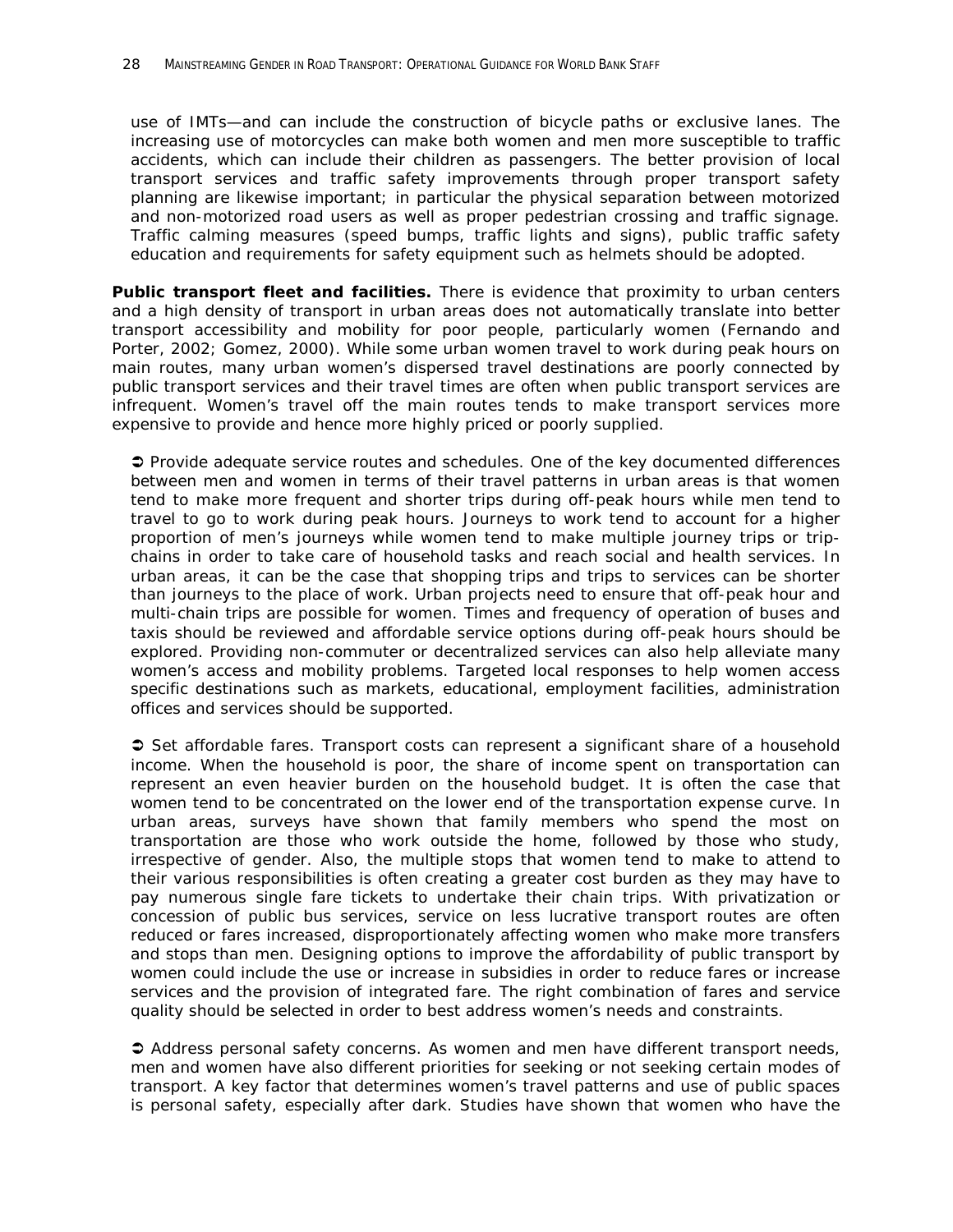resources to do so will often drive or take a taxi rather than walk or use public transit because of fear of physical or verbal harassment or attack.. This caution is even greater when women have to carry packages and children.. Women's concerns about the personal security risks at transportation facilities, such as parking lots, buses and bus stops can also affect the way women decide to travel. Women may avoid using certain bus or railway stops or confine their use of public transport to certain times of the day or use public transport only if accompanied by someone. Private car is often perceived as the safest means of transportation by women but having to park in desolate areas or structures may generate considerable stress and fear and result in women avoiding travel with this mode.

Safety design measures that can respond to women's safety concerns include good lighting and landscaping at transit stops and along roadways to replace dark empty spaces with active spaces with shops and public presence; women- only services or women-only cars on commuter trains or subways, greater security personnel presence, and employment of female conductors and drivers on mass transit. Some innovative programs also include request-stops, allowing women to disembark from the bus at locations closer to their final destinations during late evening hours, and public awareness education campaigns on safety to educate both users and drivers about respecting women. There are also security technologies such as surveillance cameras, emergency phones, panic/alarm buttons and uniformed and non-uniformed officers to patrol public buses and stops. Evidence from developed countries shows that on average women prefer human rather than technological security measures (Loukaitou-Sideris 2005).

#### Box. 4: Women-only transport initiatives as an option to safe public transit

Women-only subway, buses and train cars have been introduced to combat taunting, sexual aggression and harassment in a number of countries, including Japan, Brazil, Egypt, Mexico, India, Belarus and the Philippines. There have also been women-only taxis in the UK, Mexico, Russia, India, Dubai and Iran. Women-only policies and infrastructure options vary from country to country, from policies implemented only during rush hour to women-only cars in rapid service trains. For example, in Manila's light rail system, the front two rail cars are reserved exclusively for women and children while in Mexico City, recent female-only buses along busy routes have been added to the ladies' only cars during rush hour in its subway, with policy segregating men and women on the platforms.

Women's only public transport options can be a step toward making public transport safe but gender separation cannot be considered a panacea for mainstreaming gender in public transport because separate access to transport typically imply greater costs and may not be applicable to the full continuum of transport services. Separation of men and women in public transport can also be seen as a throwback in the fight for women's equal access to public transportation. There can also be increased risk for women who ride in mixed cars or an increased perception of risk for a woman traveling alone in women-only cars.

 *Improve vehicle and facility design.* Travel conditions on public transport are often not suited to meet the needs of women. Instead, they can complicate the mobility of women, presenting actual physical obstacles. In subway or metro systems, escalators and turnstiles can make it impossible to navigate with a baby stroller or toddler in tow. Special attention should be given to providing services that accommodate women's specific transport needs through improvements of the vehicle and infrastructure design. Women who are often carrying produce bags or goods cannot board already crowded buses or are forced to wait for less crowded buses. Design improvements to meet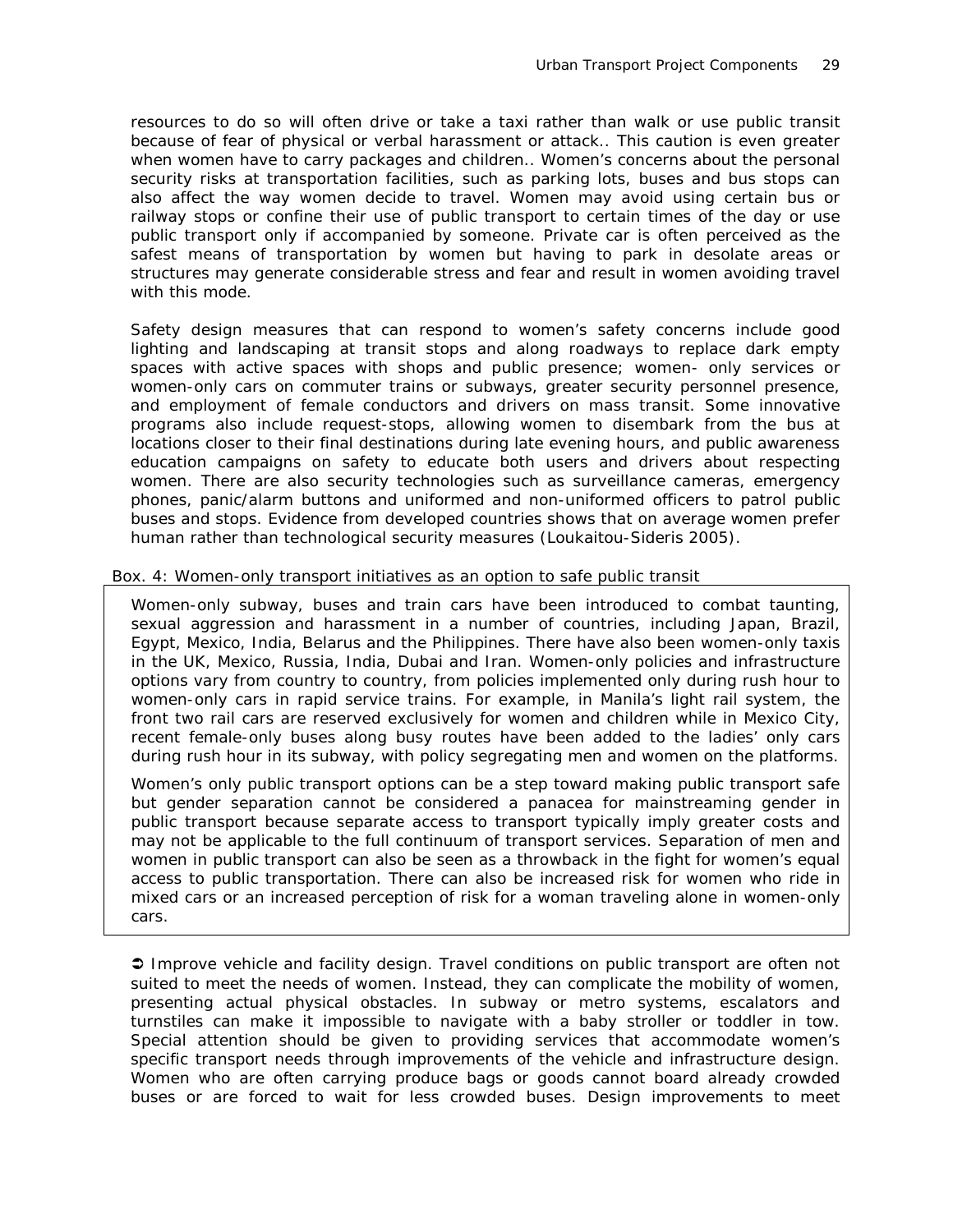women's needs could include considering the height of entry steps into public buses or subway cars as well as the installation of handrails or ramps.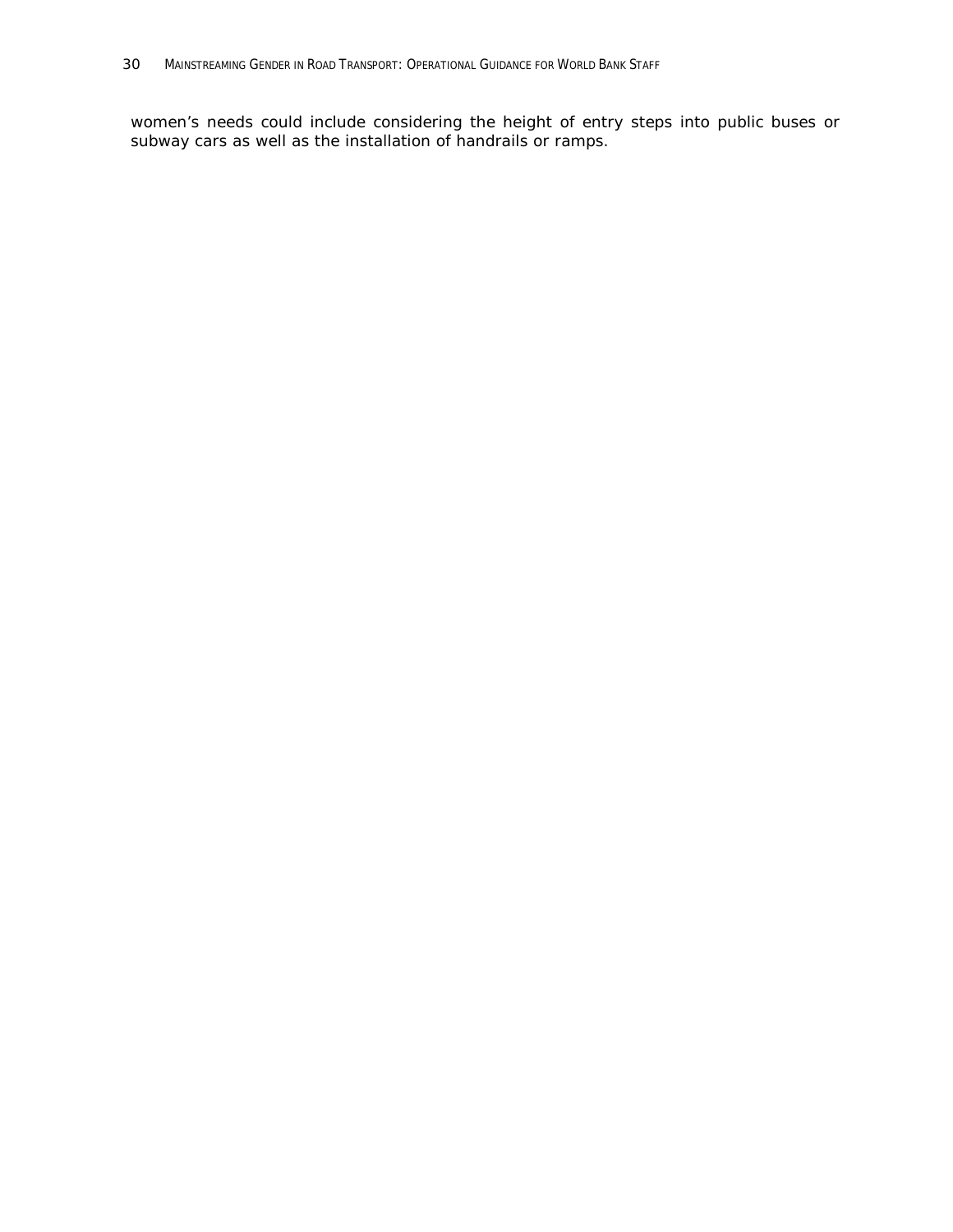### *6. INTERURBAN, CORRIDOR AND TERMINAL PROJECT COMPONENTS*

In developing countries, peripheral low-income areas tend to be poorly linked to the main transport routes and places of employment. Roads that connect cities and urban areas may be poorly developed and maintained compared to routes located in city centers, with poor stops and terminal facilities to let passengers rest and transfer during their commute. Measures to reduce the risk of increased HIV/AIDs and human trafficking can also be very important in the context of these projects.

**Transit systems and terminal development.** For women, limited network coverage and poor road maintenance may result in long walks to access the main arterial roads, including trunk line and feeder buses. Buses parked on the streets and at poorly planned terminals can also impede efficient transfer at terminal facilities. The lack of safe, clean, rest facilities and bathrooms at the roadside and in terminals can make commuting even worse.

 *Seek mobility and facility improvements*. Projects that build transfer stations or terminals can provide access to feeder roads and transport services like buses serving low-income growth areas. They can also serve as opportunities to improve and rehabilitate accessibility features. Specific project components that are likely to benefit women, include the improvement and rehabilitation of access routes to terminals, focusing on accessibility by pedestrians and bicycles. Street paving can be rehabilitated. Dedicated bikeways can be built to connect poor outlying neighborhoods to the main busway terminals and include bike parking. Separate, well-lighted bathrooms for men and women are needed in terminals and at the roadside stops every 50 to 80km. as the lack of safe public toilets or significant distances between them can be disincentive to women to travel.

**Road improvements.** The location of public transport routes can significantly impact women's and men's economic opportunities. Women as well as men engage in formal or informal commerce along road corridors. Road and corridor improvements can lead to the relocation of roadside economic activities that people rely on for their livelihoods. This is especially true in areas of low population densities or in peri-urban areas, where the markets tend to play important social and economic functions (Porter 2003). As a result, market loss can have negative costs for entire communities and particularly for women living in nearby off-road settlements (Porter 2003).

 *Assess impact of road improvements on economic opportunities*. Projects should consider the economic opportunities that are both lost and created through road improvement activities. Women who are the users of the impacted roads should be consulted so that solutions can be found to help alleviate economic losses. Likewise, entrepreneurial capacity should be promoted in areas where transport conditions have improved. In addition, job opportunities could be created for women within a project. For example, successful experiences in projects in Mexico and Peru have showed that women can be employed in micro-enterprises involved in carrying road maintenance activities.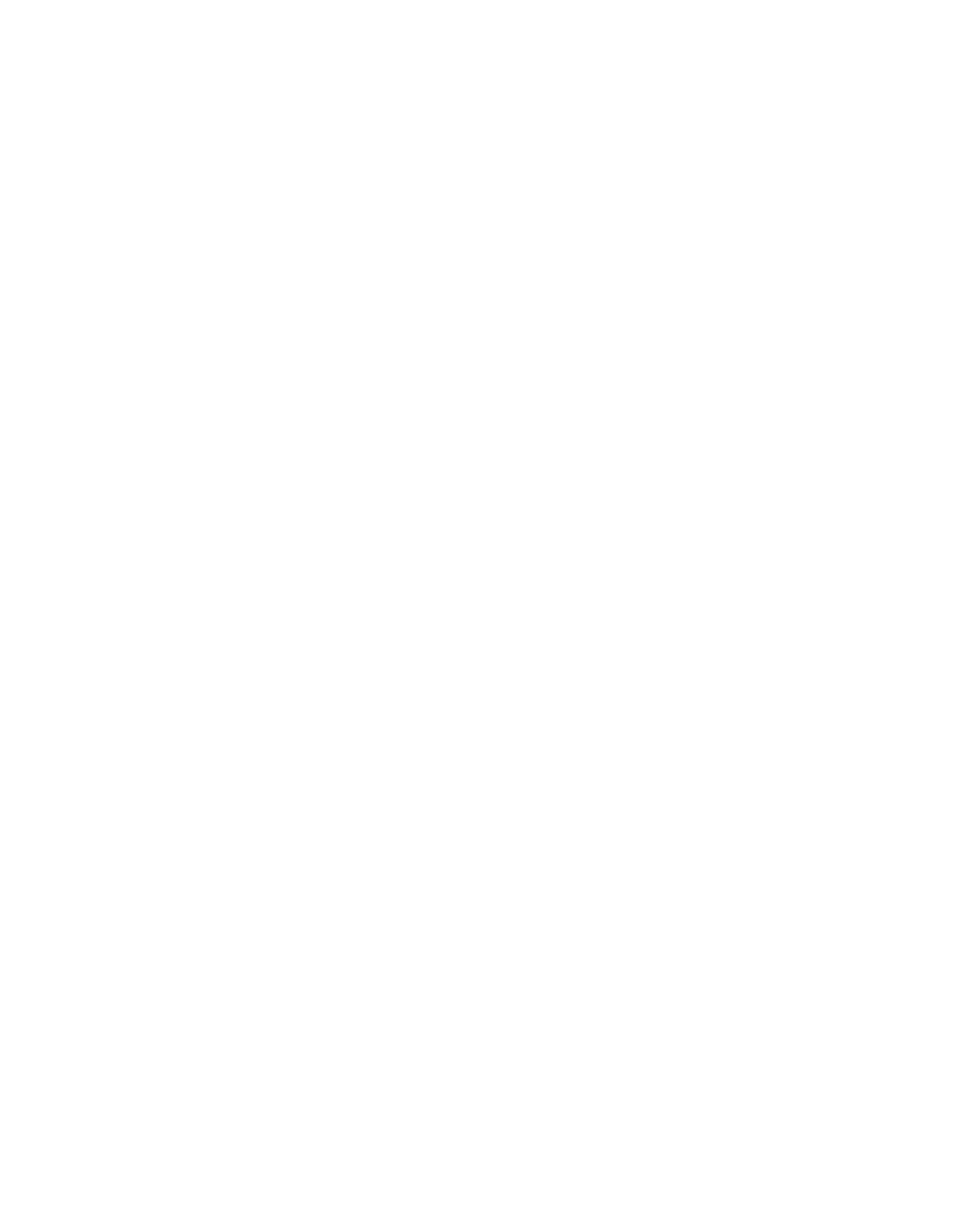# *7. RURAL TRANSPORT PROJECT COMPONENTS*

Improvements in rural transport range from making previously unavailable roads suitable for local transport alternatives such as donkey carts and two or three-wheel vehicles to extending the coverage and reducing the costs of local motor transport services. Improvements of rural roads can also facilitate pedestrian use. Projects that benefit women can focus on any of these policy issues as long as the specific constraints faced by women are addressed within a project context.

**Physical infrastructure**. Improved rural transport infrastructure is important for more efficient transport and better use of services. In some parts of the world, infrastructure is so poor that the use of IMTs is not even practical. Likewise, lack of culvert construction and maintenance to help ensure year round access is a recurring problem.

 *Improve road network*s. Improvements to the road network can improve contacts between rural villages and nearby communities as well as the delivery of inputs and consumption goods and the possibilities of selling produce to traders or bringing produce to makers. For women, road improvement, particularly the repair of potholes and the installation of traffic lights, are also beneficial if they translate into greater and safer access to goods and services.

#### **Box. 5: Improving access and providing economic opportunities through road maintenance**

Peru's 2<sup>nd</sup> Rural Roads project demonstrates how women's involvement in rural road project design and maintenance activities can result in positive economic and social outcomes commonly ignored by traditional road upgrading systems. The project, which constituted the second phase of a broader rural roads program started in 1995 with the Rural Roads Rehabilitation and Maintenance Project (first phase) gave the opportunity to poor rural women to express their transport needs in participatory workshops as well as the ability to engage in income-generating activities. As a direct response to the transport needs expressed by women, the  $2<sup>nd</sup>$  phase of the program supported the improvement of roads connecting to the communities and of non-motorized tracks, which are most often used by women and are commonly ignored by traditional road upgrading programs.

The project contributed in improving access for rural women by improving women's mobility and increasing their mobility choices. Survey results to assess success of the project reported that seventy percent of the surveyed women confirmed they traveled more and further away while 67 percent felt that they traveled more safely. The project also provided women with economic opportunities linked to road maintenance activities that would otherwise not have been available to them by removing obstacles to wage employment activities and fostering road maintenance activities and their participation in micro-enterprises. Forty-three percent of women reported the project enabled them to earn additional income. In addition to offering cleaner and safer tracks, the project has provided women greater access to markets, less time lost to get food and fuel, increased access to health and education services and greater participation in local politics. *Source: Peru's Second Rural Roads Project, ICR June 2007*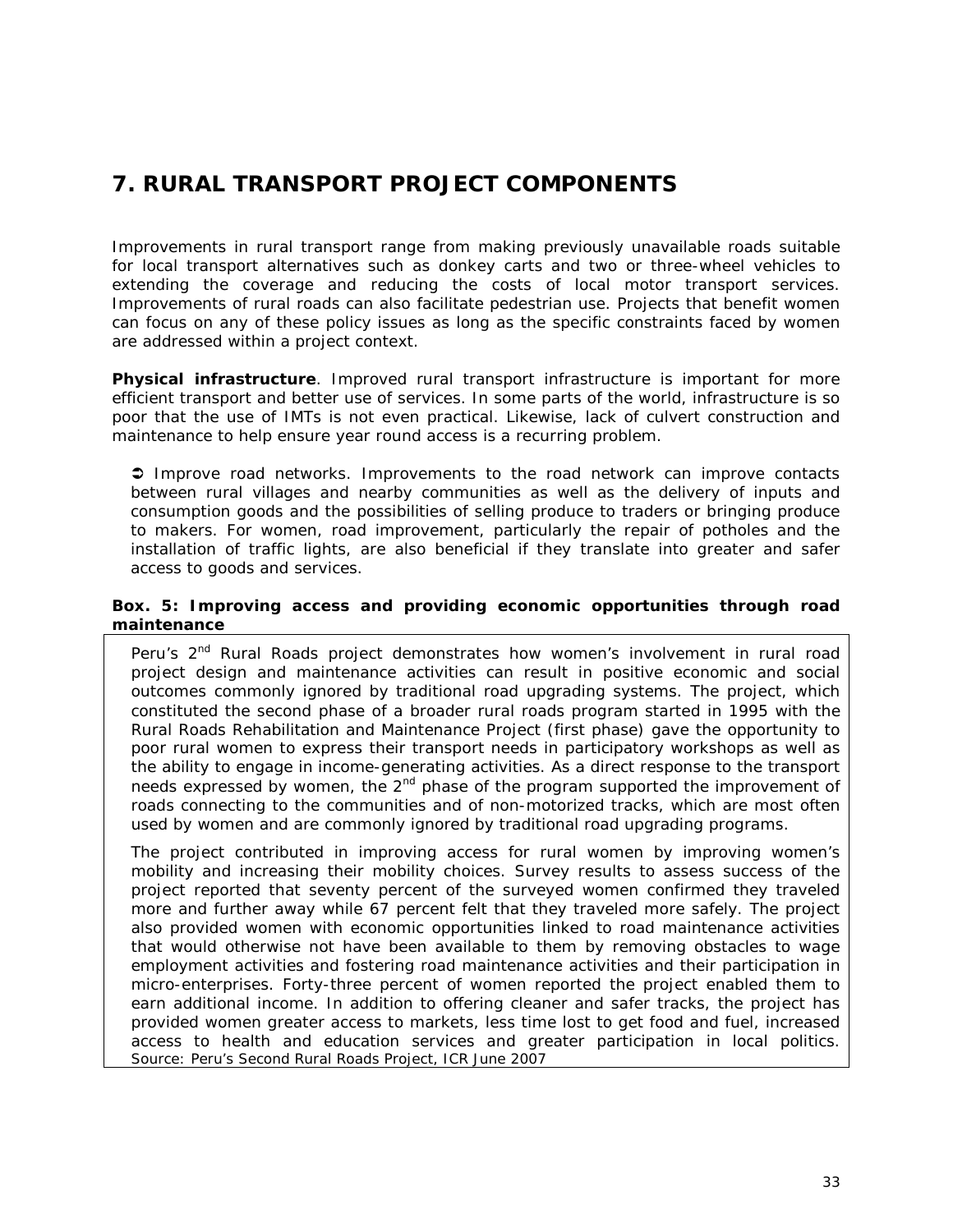*Improve footpaths and tracks*. Village-level tracks, trails and paths are essential to the functioning of rural transport infrastructure. Poor maintenance of village paths and tracks especially when paths are slippery or overgrown or if there is a difficult water crossing can make women's walking and head loading arduous, time-consuming, dangerous and inefficient. Also, the lack or poor maintenance of footpaths can render the use of IMTs such as bicycles difficult or impossible. There should be a clear focus on footpaths, footbridges and track improvements as women greatly rely on them for their transport needs, especially when walking and relying on NMTs.

#### **Conventional motorized services.**

In many developing countries, the majority of the population lives in rural areas where population densities are often very low. Establishing and sustaining adequate transport services for such areas continues to be one of the main development challenges. For women, the timings and frequency of formal transport services in these areas have a significant impact on the costs and utilization of services. Also, in areas with limited transport and where local customs permit men to board vehicles first, women may not have access at all.

 *Availability*. Women who need to access agricultural and food products but also send their children to school, access medical care and obtain raw materials and resources for economic activities will lose valuable time and income if transport services are unreliable and infrequent. Women can also wait for hours or days for services in remote areas or have to walk to get to the nearest junction. Times of operation of buses and taxis should be revised to accommodate the transport needs and schedules of rural women as well as men.

 *Affordability*. High costs of public transportation can make services prohibitive for women who spend a very high percentage of their incomes on transport. As a result, women often walk and use public transportation only for longer journeys. Financial solutions such as credit schemes can provide some relief to women's affordability issues in rural areas. It is also important to improve the reliability and efficiency of rural transport services to make them more cost-effective for the whole community.

 *Quality of services.* The poor condition of buses and taxis can make it difficult for women to use conventional public services. Women often rely on informal unregulated transport services for travel over shorter distances and destinations if formal transport services are inconvenient or simply unavailable. Vehicles are often overloaded; drivers do not stop long enough for passengers to safely enter the vehicle. Improving the reliability and quality of services through careful examination of the local constraints and opportunities with the participation of local women and men should be envisaged.

**Intermediate Means of Transport (IMTs).** For many women in rural areas of developing countries, IMTs are the most accessible and affordable modes of transport available other than walking. Using IMTs can reduce the loads that women carry, help increase the land area they can farm as well as the amount of produce they can carry to market. Use of IMTs can increase access to markets, schools and health care facilities. Yet, women who are involved in many multi-tasking activities such as domestic chores and looking after children and the elderly, have much poorer access and tend not to utilize IMTs, in a paying service, to the same intensity as men. Rural IMTs often fail to accommodate a rural woman's multitasking role and her need to carry an assortment of tools, raw materials and other goods while transporting her child. Men can also control the purchase and use of IMTs in the household, limiting women's access. IMTs also cost money to run and parts tend to break while tire need repair and replacing. As a result,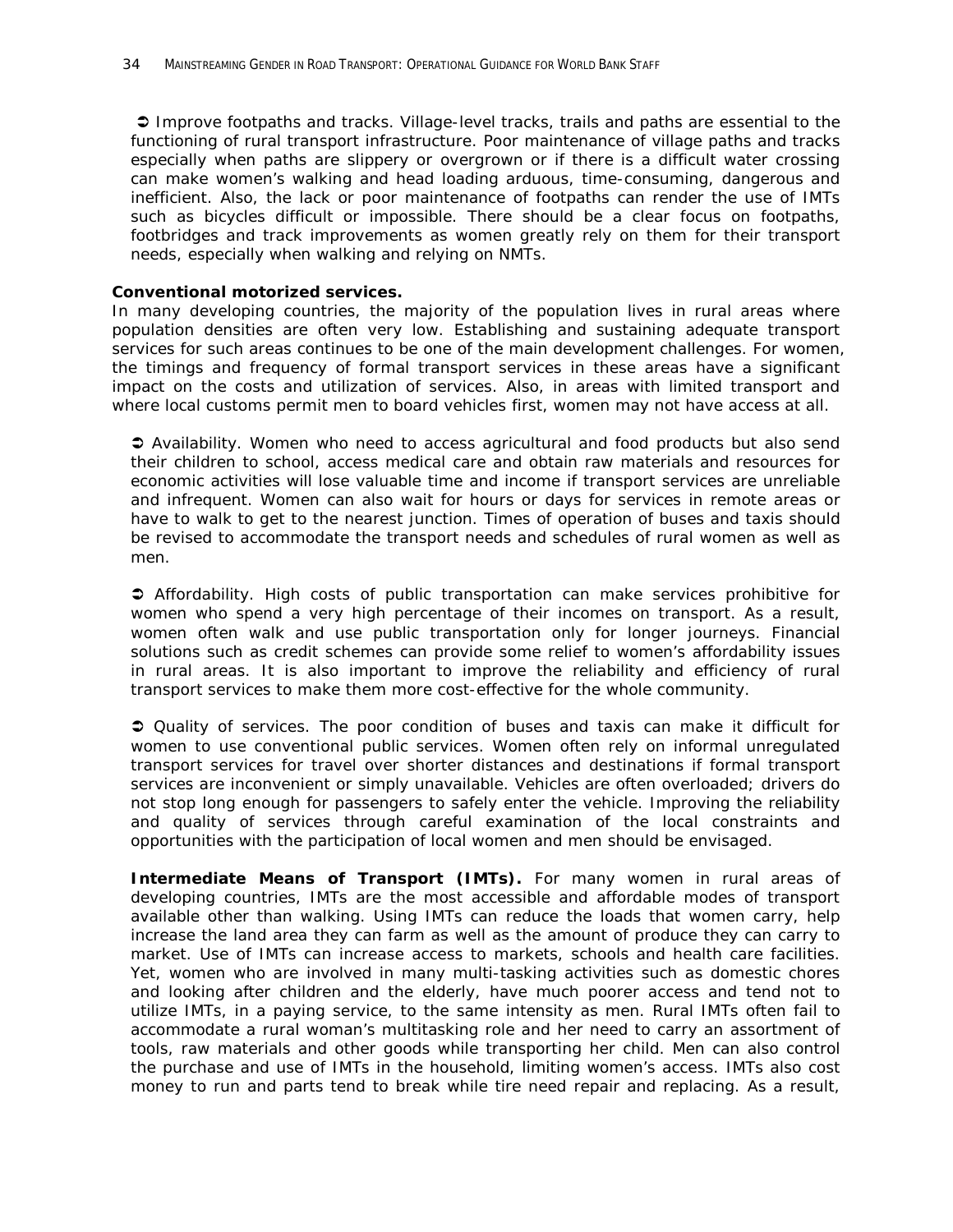women find it much more difficult to get a profitable paying return in using IMTs. Also, they invariably have to resort to just carrying loads by themselves without transport aids.

 *Adapt IMTs to local contexts*. Successful programs that have introduced IMTs to benefit women have relied on a range of IMTs such as bicycles, wheelbarrows and handcarts, oxen, cows and donkeys, along with road and path improvements to enhance their usability. One effective way to increase women's access to IMTs has been the provision of credit to women for IMT purchases. Another way has been to encourage joint business ventures by women using IMTs. The establishment of community-based credit schemes to help increase IMT purchases can also help lower prices and make maintenance simpler and cheaper. It is important to work with women's organizations and local leaders to get their support to reduce sociocultural barriers to women's access to and use of IMTs. It is also important to ensure that IMTs are designed for women's size and strength. IMT projects designed to benefit the entire family can help ensure that women's participation does not create domestic conflict (Starkey 2001). Women can also benefit when men use IMTs to undertake traditionally female tasks such as using pushcarts to carry firewood, saving women time for other activities.

 *Promote bicycles adapted to local norms and traditions*. Bicycles can be introduced in areas where they are considered acceptable for women to ride, taking into account local cultural norms and traditions. Suggestions for adapting bicycles that would benefit and be adapted to the specific needs of women in rural areas include a carrying device that facilitates the transport of water, crops or firewood. Bicycles are more likely to be accepted as appropriate transport modes for women if they are equipped with rear racks for water, wood and crops, giving the perception that bicycles are 'new' vehicles designed for women so that women are not seen as 'behaving like men' when they use them (Malmberg Calvo 1994). Including baby seats on IMTs can increase women's chances of access or ownership to IMTs by reducing men's incentives to use IMTs as a status symbol (Bryceson and Howe 1993).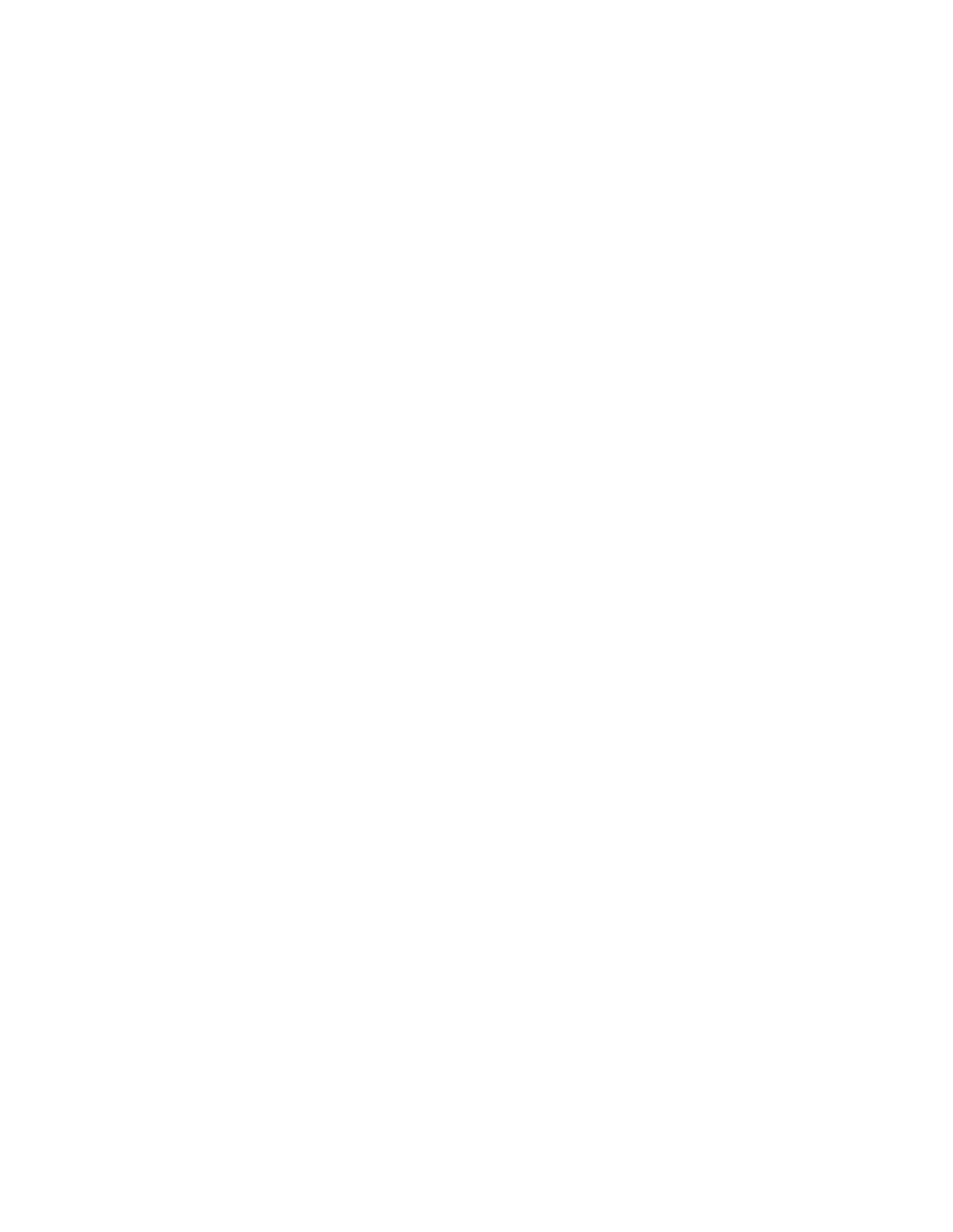## *ANNEX: PROJECT INDICATORS*

The table in this section provides examples of some of the data and indicators needed to create a baseline and to measure progress and results achieved through policies and components aimed at mainstreaming gender into road transport projects. The indicators to be collected are indicative as these will vary based on the type and focus of projects. The objective is to collect data for the project on **socio-economic characteristics** of the beneficiaries of the project; data on the goods and services generated (**input and implementation process**); on access and user satisfaction (**outcome indicators**); and overall effect on living standards and welfare of the communities (**impact indicators**).

|                              | Socio-economic characteristics                                                                                | Data source            |
|------------------------------|---------------------------------------------------------------------------------------------------------------|------------------------|
| Demographic                  | Age; education level; occupation; Household composition (female vs. male-<br>headed household; single-parent) |                        |
| Economic                     | Level of male and female employment and unemployment                                                          |                        |
|                              | Average household income; main income source                                                                  |                        |
|                              | Trends in price and income from primary products                                                              | Travel and/or          |
|                              | Major economic activities of the communities; availability of raw materials; role                             | household surveys;     |
|                              | of agricultural markets for income generation purposes                                                        | district and national  |
|                              | Types of agricultural activities or other sources of income;                                                  | poverty data; labor    |
| Transport                    | Main modes of transport; ownership of modes;                                                                  | statistics             |
|                              | Fare structures and cost estimates                                                                            |                        |
|                              | Number of women working in transport (ministry; operators; drivers; etc.)                                     |                        |
| Social & cultural            | Data on household travel patterns and needs, by gender                                                        |                        |
| behaviors                    | Data and qualitative assessment on key social activities and cultural norms                                   |                        |
| <b>Focus of intervention</b> | Monitoring the process                                                                                        | Data source            |
|                              | Input & process indicators                                                                                    |                        |
| Policy                       | Number of training sessions on gender and transport, including gender                                         | Program monitoring;    |
|                              | sensitive planning; facilitation of stakeholder consultation; participation for                               | contract documents;    |
|                              | implementing agencies and/or community organizations                                                          | Ministry of transport; |
|                              | Number of gender sensitization workshops held for men and women of                                            | Road agency            |
|                              | Transport ministry staff and implementing agencies that consider knowledge                                    |                        |
|                              | gaps in gender elements of urban and/or rural transport                                                       |                        |
|                              | Number of women who are represented on tender boards, in road prioritization                                  |                        |
|                              | and decision-making forums related to the planning, implementing, monitoring                                  |                        |
|                              | and evaluating of projects                                                                                    |                        |
| Needs Assessment :           | Number of meetings using participatory concepts and methodologies to ensure                                   | Stakeholder and        |
| Design and planning          | that the planning, implementation, supervision and monitoring of the project                                  | beneficiary            |
|                              | will involve and benefit women and men equally                                                                | assessments            |
|                              | Number of women from different socioeconomic groups who have been                                             |                        |
|                              | consulted about the project and attend project meetings/consultations                                         |                        |
|                              | organized at a time when women find it convenient to attend                                                   |                        |
|                              | Number of meetings with local community-based and women organizations                                         |                        |
|                              | and associations to mobilize women's participation                                                            |                        |
|                              | Number of women and men in all stakeholder and road user consultation                                         |                        |
|                              | groups<br>Number of female facilitators involved in the meetings, the identification of                       |                        |
|                              |                                                                                                               |                        |
|                              | affected persons                                                                                              |                        |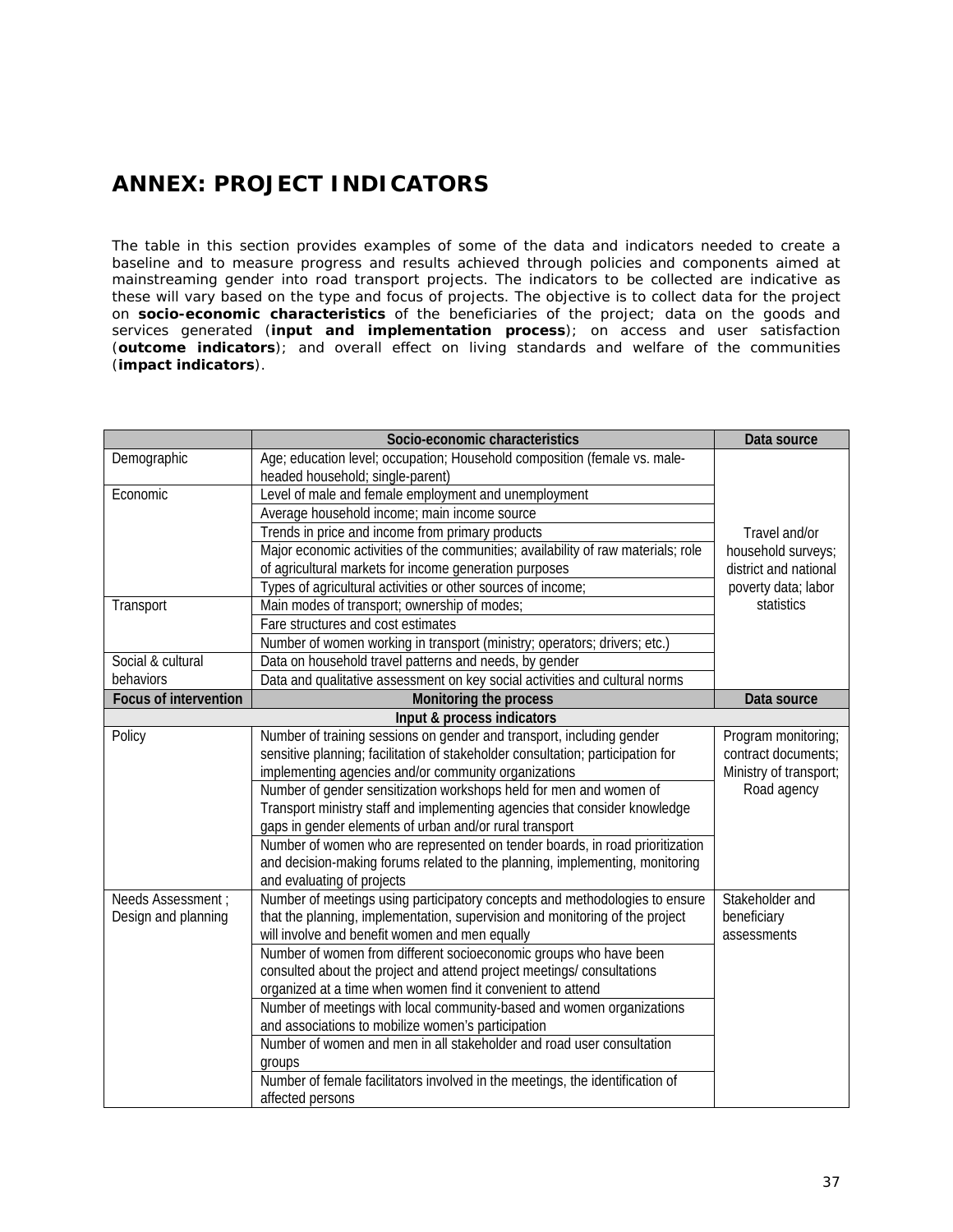| Public transport; Road<br>infrastructure;<br>IMT <sub>S</sub> :<br>NMT <sub>S</sub> ;<br>Pedestrian<br>environment | Number of measures and level of expenditure to increase accessibility,<br>personal safety, and use of public transport, IMTs, NMTs and walking (junction<br>improvements; traffic-slowing design features; bus and passenger facilities;<br>pedestrian facilities; street lighting etc.) | Program monitoring;<br>Ministry of transport;<br>road agency |
|--------------------------------------------------------------------------------------------------------------------|------------------------------------------------------------------------------------------------------------------------------------------------------------------------------------------------------------------------------------------------------------------------------------------|--------------------------------------------------------------|
| Economic<br>opportunities<br>Livelihood support<br>Production and<br>marketing<br>enhancement                      | Number of training sessions and stakeholder consultations on work<br>opportunities that target women specifically                                                                                                                                                                        | Program monitoring                                           |
| Resettlement                                                                                                       | Number of women involved in preparation and review of resettlement plans<br>and compensation options<br>Number of women whose sources of livelihoods/ income will be affected by                                                                                                         | Stakeholder and<br>beneficiary<br>assessments                |
| HIV/AIDS (based on<br>World Bank 2009)                                                                             | project<br>Number of women who attend training or awareness sessions on HIV/AIDS                                                                                                                                                                                                         | Program monitoring                                           |
|                                                                                                                    | <b>Output indicators</b>                                                                                                                                                                                                                                                                 |                                                              |
| Policy; Design and                                                                                                 | Number of works contract and tender documents that are gender sensitive                                                                                                                                                                                                                  | Program monitoring;                                          |
| planning                                                                                                           | Number of women who contractors who are awarded labor-based contracts                                                                                                                                                                                                                    | contract documents                                           |
|                                                                                                                    | Number of women that are trained to supervise roadworks                                                                                                                                                                                                                                  |                                                              |
|                                                                                                                    | Number of women laborers and supervisors recruited                                                                                                                                                                                                                                       |                                                              |
| Resettlement                                                                                                       | Number of women who receive resettlement packages                                                                                                                                                                                                                                        | Program monitoring                                           |
|                                                                                                                    | Percent of livelihood support and income restoration programs targeting                                                                                                                                                                                                                  |                                                              |
|                                                                                                                    | women                                                                                                                                                                                                                                                                                    |                                                              |
|                                                                                                                    | Percent of land committee members who are women                                                                                                                                                                                                                                          |                                                              |
|                                                                                                                    | Number of land house titles and grants that are in the names of both men and                                                                                                                                                                                                             |                                                              |
|                                                                                                                    | women (both spouses)                                                                                                                                                                                                                                                                     |                                                              |
| Human trafficking                                                                                                  | Number of public awareness campaigns completed                                                                                                                                                                                                                                           | Program monitoring                                           |
|                                                                                                                    | Number of skills/education training activities provided                                                                                                                                                                                                                                  |                                                              |
| HIV/AIDS (based on                                                                                                 | Number and percentage of men and women who both correctly identify ways                                                                                                                                                                                                                  | Population/                                                  |
| World Bank 2009)                                                                                                   | of preventing sexual transmission of HIV and who reject major misconceptions<br>about HIV transmission (based on UNGASS indicator #14)                                                                                                                                                   | Behavioral survey &<br>program monitoring                    |
|                                                                                                                    | Number and percentage of men and women reached with HIV prevention                                                                                                                                                                                                                       |                                                              |
|                                                                                                                    | programs (based on UNGASS indicator #9) (number and percentage)                                                                                                                                                                                                                          |                                                              |
|                                                                                                                    | Number and percentage of men and women who report using condom for last<br>sexual intercourse                                                                                                                                                                                            |                                                              |
|                                                                                                                    | Number of men and women who report sexual intercourse with more than one<br>partner                                                                                                                                                                                                      |                                                              |
|                                                                                                                    | Number and percentage of men and women who report that they can access<br>condoms on their own (based on UNGASS indicator #12)                                                                                                                                                           |                                                              |
|                                                                                                                    | Number and percentage of men and women who received an HIV test in the<br>last 12 months and who know their results (based on UNGASS indicator #8)                                                                                                                                       |                                                              |
| Public transport; Road                                                                                             | Gender-disaggregated number of passengers in public transport during peak                                                                                                                                                                                                                | Project monitoring                                           |
| infrastructure                                                                                                     | and off-peak hours                                                                                                                                                                                                                                                                       |                                                              |
|                                                                                                                    | Changes in women's travel patterns and transport mode use as result of<br>project                                                                                                                                                                                                        |                                                              |
|                                                                                                                    | Changes in frequency of transport services                                                                                                                                                                                                                                               |                                                              |
|                                                                                                                    | Number of improved bus stops, signals, terminal and rest facilities                                                                                                                                                                                                                      |                                                              |
|                                                                                                                    | Number of handrails, other new gender specific features (additional steps on                                                                                                                                                                                                             |                                                              |
|                                                                                                                    | transport mode or platform; sufficient door space to carry load and maneuver,                                                                                                                                                                                                            |                                                              |
|                                                                                                                    | etc.                                                                                                                                                                                                                                                                                     |                                                              |
|                                                                                                                    | Number of lights, seats, toilets in passenger areas and facilities                                                                                                                                                                                                                       |                                                              |
|                                                                                                                    | Number of pedestrian and cyclist facilities                                                                                                                                                                                                                                              |                                                              |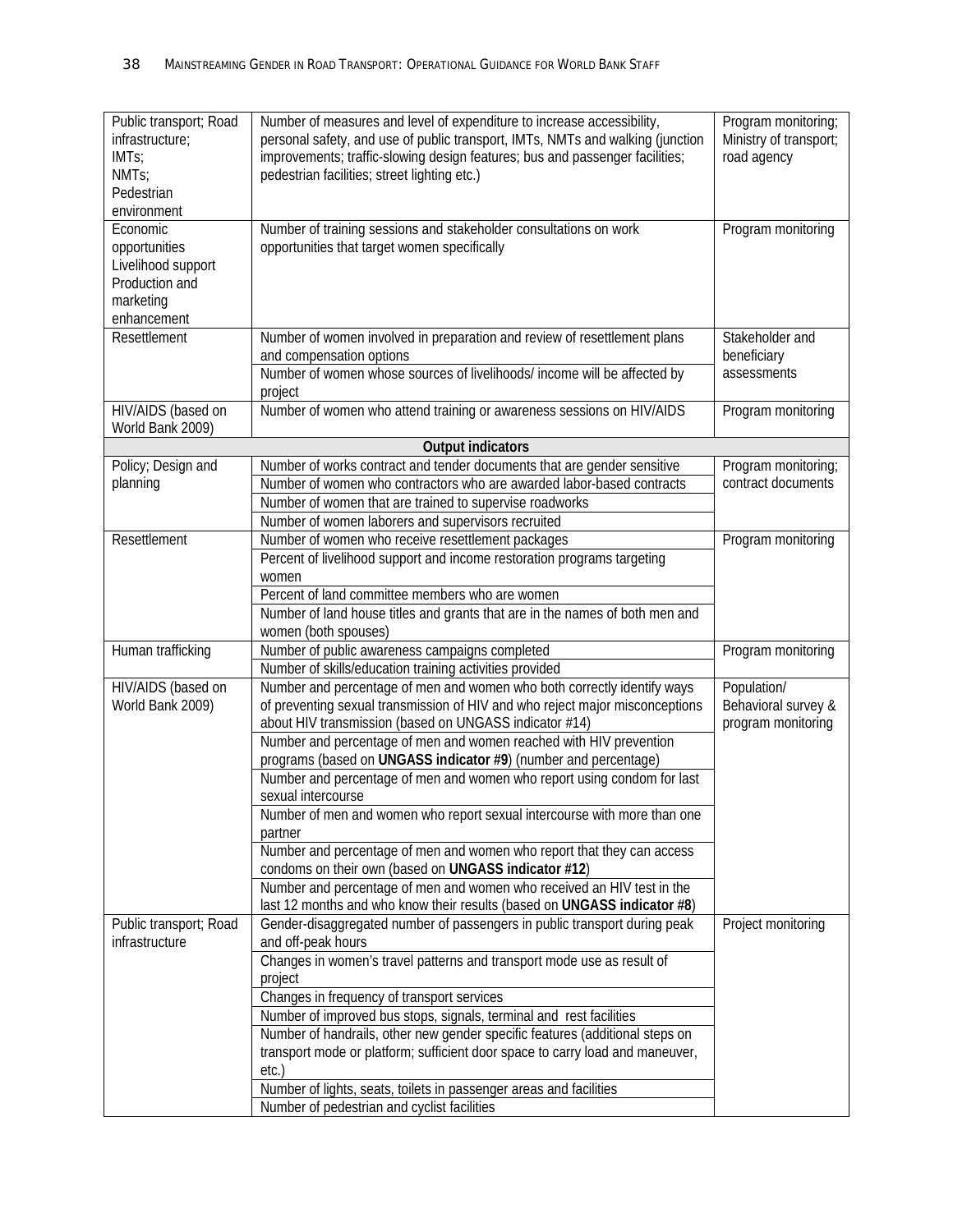|                              | Number of rural people, by gender, who live within 2 km of an all-season        |                     |
|------------------------------|---------------------------------------------------------------------------------|---------------------|
|                              | passable road as a proportion of the 'total rural population' (Rural Access     |                     |
|                              | Index)                                                                          |                     |
| Pedestrian & cyclist         | Number of improved sidewalks and shoulders (km)                                 |                     |
| environment; IMTs            | Number of improved pedestrian crossings, safety islands                         |                     |
|                              | Number of new and rehabilitated footpaths                                       |                     |
|                              | Number of new non-motorized traffic dedicated bikeways; bridges and             |                     |
|                              |                                                                                 |                     |
|                              | underpasses                                                                     |                     |
|                              | Level of increase in number of women who own IMTs                               |                     |
|                              | Level of increase in number of women who are using IMTs                         |                     |
| Economic                     | Number of women who work in road maintenance operations or in community-        | Program monitoring  |
| opportunities                | based microenterprises                                                          |                     |
| Livelihood support           | Number of female working in supervisory positions                               |                     |
| Production and               | Number of facilities for women and men (toilets, shelter for children etc.)     |                     |
| marketing                    | Percent increase of new commercial enterprises run by women                     |                     |
| enhancement                  | Percent increase of new market stalls built for women                           |                     |
|                              | Percent increase of market oriented vocational trainings for male and female    |                     |
| <b>Focus of intervention</b> | <b>Evaluating for effectiveness</b>                                             | Data source         |
|                              | <b>Outcome indicators</b>                                                       |                     |
| Policy &                     | Increased number of women who participate in the design of the transport        | Program monitoring  |
| Needs Assessment             | project                                                                         |                     |
| Resettlement                 | Number of women who have their livelihood and income restored                   | Program monitoring; |
|                              | Number of women who have their names on land tenure certificates                | Land tenure         |
|                              |                                                                                 | certificates        |
| Human trafficking            |                                                                                 | Program monitoring; |
|                              | Percentage of training course participants who can define and describe          |                     |
|                              | trafficking in persons                                                          |                     |
|                              | Number of rescued victims provided with education/ skills training              |                     |
|                              | Number of contacts made to alert a program or government agency about           |                     |
|                              | individuals who are in servitude or sexual exploitation                         |                     |
|                              | Number of human trafficking cases that are publicly reported                    |                     |
| HIV/AIDS (based on           | Percentage of men and women who have had more than one partner in the           | Behavioral and      |
| World Bank 2009)             | last 12 months (based on UNGASS #16)                                            | population-based    |
|                              | Percentage of men and women who had more than one sexual partner in the         | survey              |
|                              | past 12 months reporting the use of a condom during their last intercourse      |                     |
|                              | (based on UNGASS indicator #17)                                                 |                     |
|                              | Percentage of men and women who are HIV-infected (HIV prevalence)               |                     |
|                              | (based on UNGASS indicator #23)                                                 |                     |
| Public transport; Road       | Increased use of public transport services by women in terms of number of       | Program monitoring; |
| infrastructure               | trips made                                                                      | household surveys   |
|                              | Reduced transport related expenses by gender                                    |                     |
|                              | Increased (perception of) security using public transport                       |                     |
|                              | Percentage of roads in maintainable condition that receive regular              |                     |
|                              | maintenance and are used by women                                               |                     |
|                              | Average travel time to formal and informal places of work, by gender, and by    |                     |
|                              | mode of transport                                                               |                     |
|                              | Number of women who are satisfied with new transport services provided          |                     |
| Economic                     | Increased work opportunities for women within a transport project               | Program monitoring; |
|                              |                                                                                 |                     |
| opportunities                | Reduced time and costs in taking goods to the market; to access agricultural    | household surveys   |
|                              | extension services                                                              |                     |
|                              | Reduced time spent in collecting water and firewood                             |                     |
|                              | Increased time spend on productive activities                                   |                     |
|                              | Percentage of road work that is labor-based, by gender (% of wage bill in total |                     |
|                              | costs)                                                                          |                     |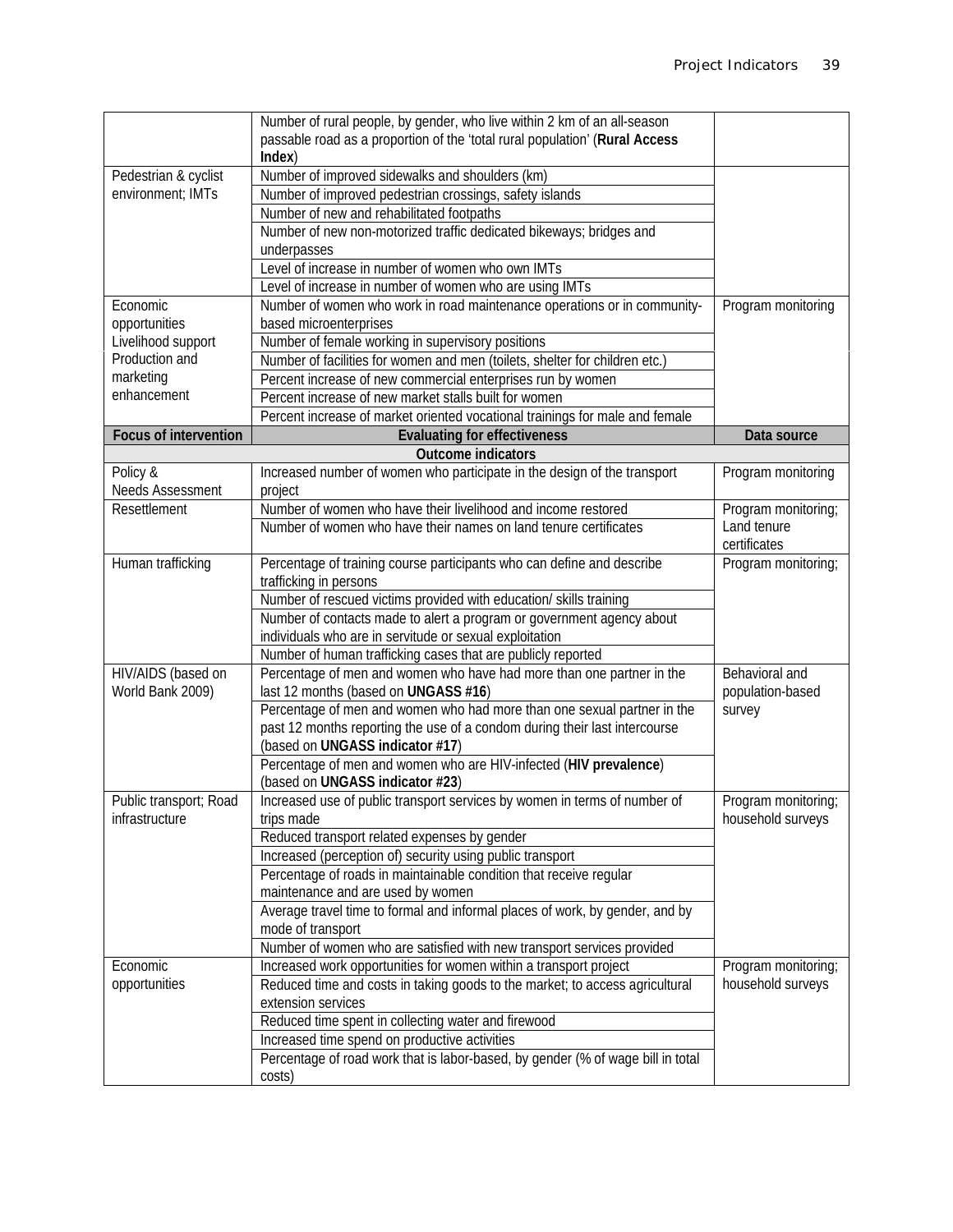| Access to education,<br>health and social<br>services                                                                     | Increased number of pregnant women who receive prenatal and postnatal<br>care (can be linked correlated with/without access to all-weather motorable<br>road)<br>Increased number of births at home and/or assisted by skilled attendant (can<br>be correlated with/without access to all-weather motorable road)<br>Increased number of children enrolled and attending primary school, by<br>gender (can be correlated with/without access to all-weather motorable road)<br>Reduction in traveling time to access health services by rural and urban | Demographic and<br><b>Health Surveys</b><br>(DHS); National<br>Household Surveys;<br>Data collected by<br>Ministry of Health<br>and Ministry of<br>Education |
|---------------------------------------------------------------------------------------------------------------------------|---------------------------------------------------------------------------------------------------------------------------------------------------------------------------------------------------------------------------------------------------------------------------------------------------------------------------------------------------------------------------------------------------------------------------------------------------------------------------------------------------------------------------------------------------------|--------------------------------------------------------------------------------------------------------------------------------------------------------------|
|                                                                                                                           | residence                                                                                                                                                                                                                                                                                                                                                                                                                                                                                                                                               |                                                                                                                                                              |
| Impact indicator                                                                                                          |                                                                                                                                                                                                                                                                                                                                                                                                                                                                                                                                                         |                                                                                                                                                              |
| MDG 1 (End poverty);<br>MDG2 (Promote<br>Universal education)<br>MDG 3 (Promote<br>gender equality and<br>empower women); | Percent increase of women participation in economic, education and social<br>activities                                                                                                                                                                                                                                                                                                                                                                                                                                                                 | Demographic and<br><b>Health Surveys</b><br>(DHS); National<br>Household Surveys;<br>Data collected by<br>Ministry of Health                                 |
| MDG4 (improve<br>maternal health);<br>MDG5 (reduce child<br>mortality)                                                    | Percent decrease in maternal and infant mortality rates                                                                                                                                                                                                                                                                                                                                                                                                                                                                                                 | and Ministry of<br>Education                                                                                                                                 |
| MDG6 (Combat<br>HIV/AIDS, malaria and<br>other diseases)                                                                  | Percentage who HIV-infected (HIV prevalence) (based on UNGASS<br>indicator #23)                                                                                                                                                                                                                                                                                                                                                                                                                                                                         |                                                                                                                                                              |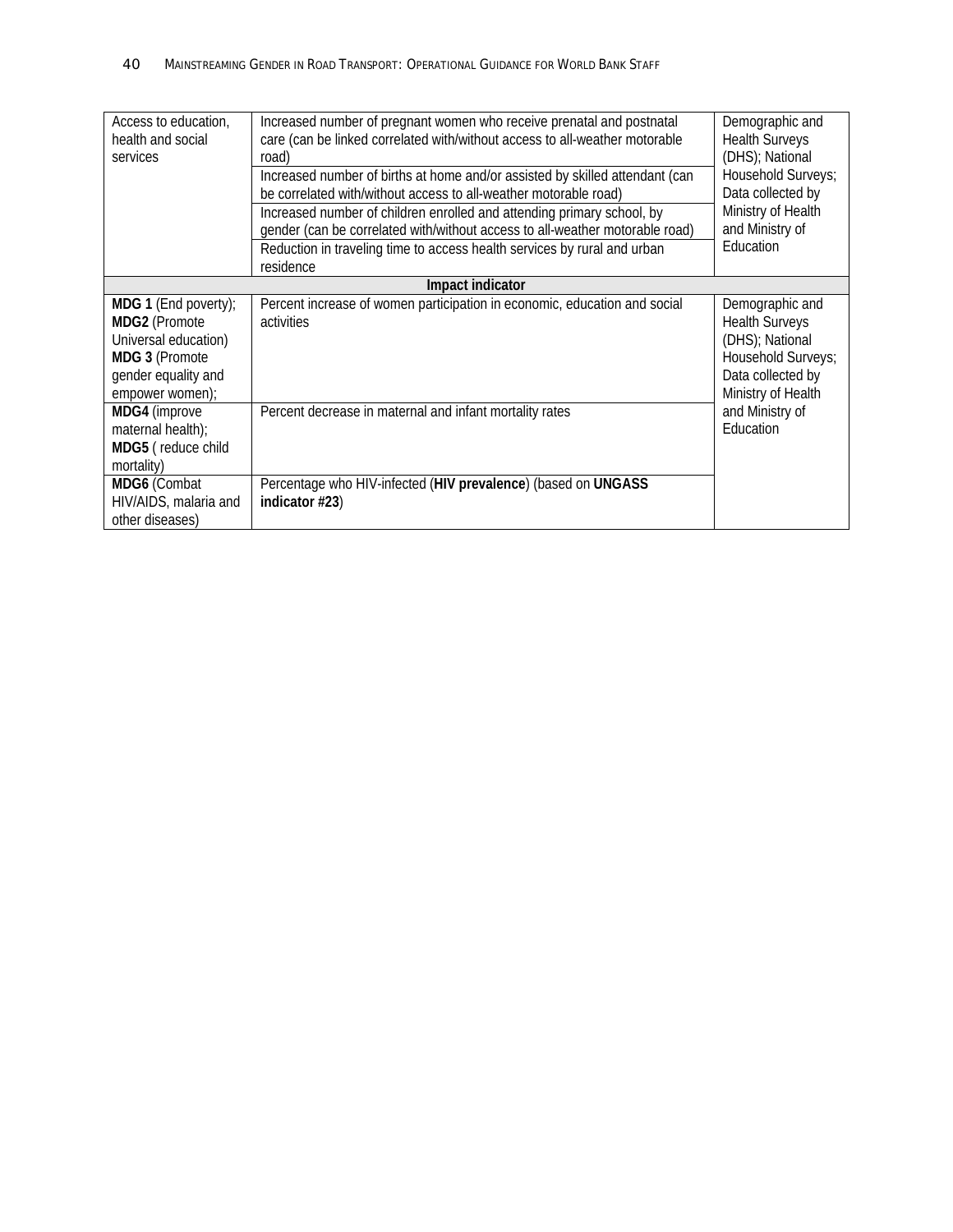### *REFERENCES*

**Aligula, Eric. 2004.** Nairobi Household Travel Patterns Survey. Infrastructure and Economic Services Division. Kenya Institute for Public Policy Research and Analysis. PPT presented at the Transport Performance Indicators Workshop. June 12-14<sup>th</sup>. Mount Amanzi Resort, Hartbeesport, South Africa.

**Anand, Anvita and Geetam Tiwari. 2006**. A Gendered Perspective of the Shelter-Transport-Livelihood Link: The Case of Poor Women in Delhi. Transport Reviews, 26: 1, 63- 80.

**Babinard, Julie and Peter Roberts. 2006.** Maternal and Child Mortality Development Goals: What Can the Transport Sector Do? Transport Papers. TP-12. August 2006.

**Babinard, Julie and Kinnon Scott. 2009**. What Can Existing Surveys Tell Us about Gender and Transportation in Developing Countries?' Proceedings of the Transport Research Board (TRB) 4th International Conference on Women's Issues in Transportation. October 27-30, 2009. Irvine, California. *Forthcoming*.

**Barwell, I. 1996.** Transport and the Village. Discussion Paper No. 344. Washington, D.C.: World Bank.

**Brown, Allison (ed) 2006. C**onteested Space: Street Trade and Public Space and Livelihoods in Developing Cities. Intermediate Technologies Publications. Cardiff.

**Bryceson, Deborah Fahy and John Howe. 1993**. Rural Household Transport in Africa: Reducing the Burden on Women? World Development, Vol. 21, No. 11, pp. 1715-1728.

**Chen, Wenling and Shomik Mehndiratta. 2006**. "Lighting Up Her Way Home: Using Public Participation Techniques to Improve Urban Transport Project Design in Liaoning Province, China". Presentation at TRB annual meeting, Jan 25, 2006, Washington, DC.

**DANIDA. Ministry of Foreign Affairs. 2006.** Gender Equality in Danida's Support to the Transport Sector: Good Practices. Good Practice Paper. Final Report. February.

**Donnges, Chris**. **2003**. Improving Access in Rural Areas: Guidelines for Rural Accessibility Planning. ILO, Geneva.

**ECOSOC. 1997. See United Nations Economic and Social Council.** 

**Fernando, Priyanthi and Gina Porter, eds. 2002.** Balancing the Load: Woman, Gender and Transport (London and New York, Zed Books).

**Gajewski, Gregory, Miho Ihara and Francesco Tornieri. 2007**. Socially Inclusive and Gender-Responsive Transport Projects: A Case Study of the Timor-Leste Road Sector Improvement Project. Pacific Studies Series. Asian Development Bank (ADB).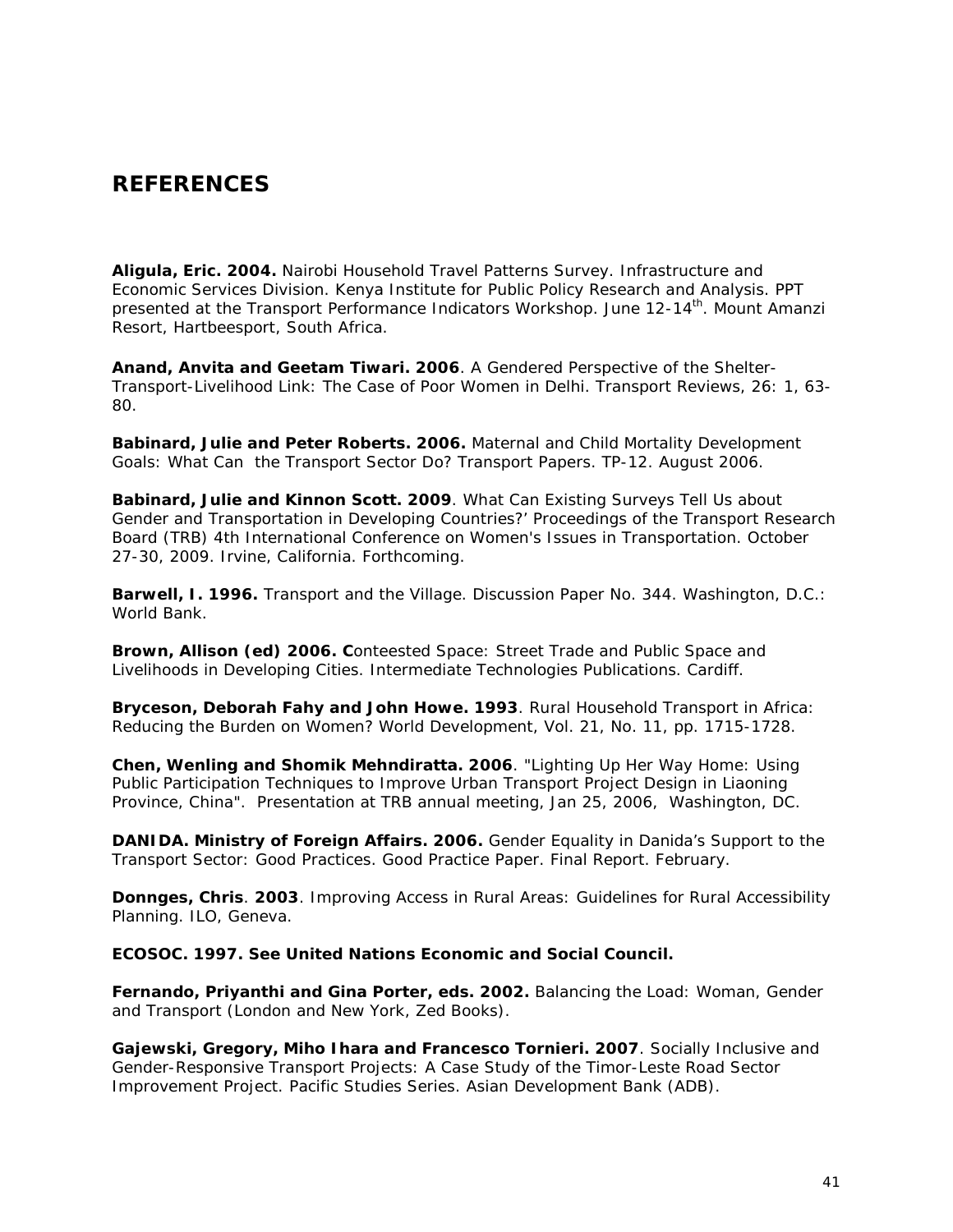**Giuliano, Genevieve. 1992.** "Transportation Demand Management: Promise or Panacea?" Journal of America Planning Association, Vol. 58, No. 3, pp. 327-435.

**Gomez, Lara. 2000.** Report: Gender Analysis of Two Components of the World Bank Transport Projects in Lima, Peru: Bikepaths and Busways.

**Hanson, S. and P. Hanson. 1980.** The Impact of Women's Employment on Household Travel Patterns: A Swedish Example. In Women Travel Issues. U.S. Government Printing Office. Washington, D.C.

**Hettige, Hemamala. 2006**. When Do Rural Roads Benefit the Poor and How? An In-depth Analysis Based on Case Studies. Operations Evaluation Department. Asian Development Bank.

**IC NET. 2004.** Integrating Gender into World Bank Financed Transport Programs. Component 1. Case Study Summary and Final Report. June.

**Kunieda, Mika and Aimee Gautier**, **2007**. Gender and Urban Transport: Smart and Affordable. Module 7a. Sustainable Transport Sourcebook for Policy Makers in Developing Countries. GTZ.

**Lewis, Leo. 2004**. All-women trains are only way to defeat Tokyo bottom pinchers. The Times, Nov. 24, 2004. Article can be accessed at: <http://www.timesonline.co.uk/tol/news/world/article394630.ece>

**Loukaitou-Sideris, A. 2005**. Is It Safe to Walk Here? Design and Policy Responses to Women's Fear of Victimization in Public Places. In Conference Proceedings 35: Research on Women's Issues in Transportation, Transportation Research Board of the National Academies, Washington, D.C., Vol. 2, pp. 102–112.

**Malmberg-Calvo, Christina. 1994.** "Case Study on Intermediate Means of Transport Bicycles and Rural Women in Uganda." SSATP Working Paper No 12. Washington, DC: The World Bank. February.

**Moser, C. 1993.** Gender Planning and Development: Theory, Practice and Training (London; Routledge).

**Nobis, Claudia and Barbara Lenz. 2004.** Gender Differences in Travel Patterns—Role of Employment Status and Household Structure. Research on Women's Issues in Transportation. Report of a Conference. Volume 2: Technical Papers. November 18-20. Conference Proceedings 35. Chicago, Illinois.

**Peters, Deike. 2001**. "Gender and Transport in Less Developed Countries: A Background Paper in Preparation for CSD-9." Background Paper for the Expert Workshop "Gender Perspectives for Earth Summi 2002; Energy, Transport, Information for Decision-Making." Berlin, Germany 10-12 January. Commissioned by UNED.

**Porter, Gina. 2003.** "Spatio-temporal perspectives on the social benefits and costs of roads and road transport: A discussion paper with special reference to women and children."

**Rosenbloom, Sandra. 2004**. Understanding Women's and Men's Travel Patterns—The Research Challenge. Research on Women's Issues in Transportation. Report of a Conference.